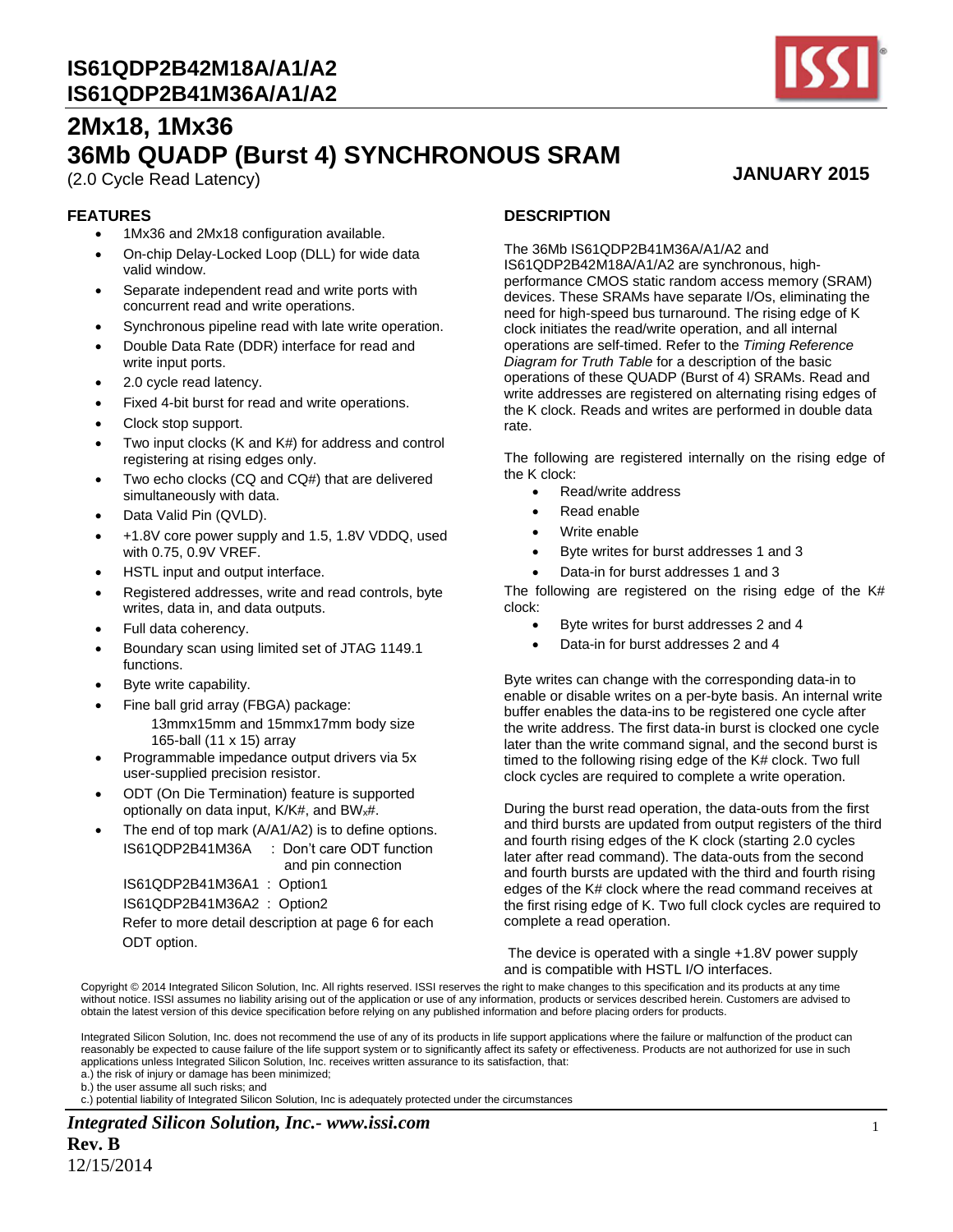

# **Package ballout and description**

### **x36 FBGA Ball ballout (Top View)**

|   |                 | 2                  | 3                  | 4                | 5                          | 6                          | 7               | 8                | 9                | 10                 | 11             |
|---|-----------------|--------------------|--------------------|------------------|----------------------------|----------------------------|-----------------|------------------|------------------|--------------------|----------------|
| A | CQ#             | NC/SA <sup>1</sup> | NC/SA <sup>1</sup> | W#               | BW <sub>2</sub> #          | K#                         | $BW_1#$         | R#               | <b>SA</b>        | NC/SA <sup>1</sup> | CQ             |
| B | Q27             | Q18                | D <sub>18</sub>    | <b>SA</b>        | $BW_3#$                    | K.                         | $BW_0#$         | <b>SA</b>        | D <sub>17</sub>  | Q17                | Q8             |
| C | D <sub>27</sub> | Q28                | D19                | $V_{SS}$         | SA                         | <b>NC</b>                  | SA              | $V_{SS}$         | D <sub>16</sub>  | Q7                 | D <sub>8</sub> |
| D | D <sub>28</sub> | D <sub>20</sub>    | Q19                | $V_{SS}$         | Vss                        | Vss                        | $V_{SS}$        | $V_{SS}$         | Q16              | D <sub>15</sub>    | D7             |
| E | Q <sub>29</sub> | D <sub>29</sub>    | Q20                | V <sub>DDQ</sub> | $\mathsf{V}_{\mathsf{SS}}$ | $V_{\rm SS}$               | $V_{SS}$        | V <sub>DDQ</sub> | Q15              | D <sub>6</sub>     | Q <sub>6</sub> |
| F | Q30             | Q <sub>21</sub>    | D21                | V <sub>DDQ</sub> | $V_{DD}$                   | $V_{\rm SS}$               | $V_{DD}$        | V <sub>DDQ</sub> | D14              | Q14                | Q5             |
| G | D <sub>30</sub> | D <sub>22</sub>    | Q22                | V <sub>DDQ</sub> | V <sub>DD</sub>            | $V_{SS}$                   | $V_{DD}$        | V <sub>DDQ</sub> | Q13              | D <sub>13</sub>    | D <sub>5</sub> |
| H | Doff#           | $V_{REF}$          | V <sub>DDQ</sub>   | V <sub>DDQ</sub> | $V_{DD}$                   | $V_{SS}$                   | $V_{DD}$        | V <sub>DDQ</sub> | V <sub>DDQ</sub> | V <sub>REF</sub>   | ZQ             |
| J | D31             | Q <sub>31</sub>    | D23                | V <sub>DDQ</sub> | $V_{DD}$                   | $\mathsf{V}_{\mathsf{SS}}$ | $V_{DD}$        | V <sub>DDQ</sub> | D <sub>12</sub>  | Q4                 | D <sub>4</sub> |
| K | Q <sub>32</sub> | D32                | Q <sub>23</sub>    | V <sub>DDQ</sub> | $V_{DD}$                   | Vss                        | $V_{DD}$        | V <sub>DDQ</sub> | Q12              | D <sub>3</sub>     | Q <sub>3</sub> |
| L | Q <sub>33</sub> | Q <sub>24</sub>    | D24                | V <sub>DDQ</sub> | $\mathsf{V}_{\mathsf{SS}}$ | $V_{SS}$                   | $V_{SS}$        | V <sub>DDQ</sub> | D <sub>11</sub>  | Q11                | Q2             |
| м | D33             | Q <sub>34</sub>    | D <sub>25</sub>    | $V_{SS}$         | $V_{SS}$                   | $V_{SS}$                   | V <sub>SS</sub> | $V_{SS}$         | D <sub>10</sub>  | Q1                 | D <sub>2</sub> |
| N | D <sub>34</sub> | D <sub>26</sub>    | Q25                | $V_{SS}$         | SA                         | SA                         | SA              | Vss              | Q10              | D <sub>9</sub>     | D1             |
| P | Q <sub>35</sub> | D35                | Q26                | SA               | <b>SA</b>                  | QVLD                       | SA              | SA               | Q9               | D <sub>0</sub>     | Q <sub>0</sub> |
| R | TDO             | тск                | SA                 | SA               | SА                         | ODT                        | SA              | SA               | SA               | TMS                | TDI            |

Notes:

The following balls are reserved for higher densities: 3A for 72Mb, 10A for 144Mb, and 2A for 288Mb.

|              | 1          | $\overline{2}$     | 3                | 4                | 5               | 6         | 7                  | 8                | 9                | 10                 | 11             |
|--------------|------------|--------------------|------------------|------------------|-----------------|-----------|--------------------|------------------|------------------|--------------------|----------------|
| $\mathsf{A}$ | CQ#        | NC/SA <sup>1</sup> | <b>SA</b>        | W#               | $BW_1#$         | K#        | NC/SA <sup>1</sup> | R#               | SA               | NC/SA <sup>1</sup> | CQ             |
| B            | <b>NC</b>  | Q9                 | D9               | SA               | <b>NC</b>       | K.        | $BW_0#$            | SA               | <b>NC</b>        | NC                 | Q8             |
| C            | <b>NC</b>  | <b>NC</b>          | D <sub>10</sub>  | $V_{SS}$         | SА              | <b>NC</b> | SA                 | $V_{SS}$         | <b>NC</b>        | Q7                 | D <sub>8</sub> |
| D            | NC.        | D <sub>11</sub>    | Q10              | $V_{SS}$         | $V_{SS}$        | $V_{SS}$  | $V_{SS}$           | $V_{SS}$         | NC.              | NC.                | D7             |
| E            | <b>NC</b>  | NC.                | Q11              | V <sub>DDQ</sub> | $V_{SS}$        | $V_{SS}$  | $V_{SS}$           | V <sub>DDQ</sub> | NC.              | D <sub>6</sub>     | Q6             |
| F            | NC.        | Q12                | D <sub>12</sub>  | V <sub>DDQ</sub> | V <sub>DD</sub> | $V_{SS}$  | $V_{DD}$           | V <sub>DDQ</sub> | <b>NC</b>        | NC                 | Q <sub>5</sub> |
| G            | NC.        | D <sub>13</sub>    | Q13              | V <sub>DDQ</sub> | $V_{DD}$        | $V_{SS}$  | V <sub>DD</sub>    | V <sub>DDQ</sub> | NC.              | <b>NC</b>          | D <sub>5</sub> |
| H            | Doff#      | V <sub>REF</sub>   | V <sub>DDQ</sub> | V <sub>DDQ</sub> | V <sub>DD</sub> | $V_{SS}$  | $V_{DD}$           | V <sub>DDQ</sub> | V <sub>DDQ</sub> | $V_{REF}$          | ZQ             |
| J            | <b>NC</b>  | NC.                | D14              | V <sub>DDQ</sub> | $V_{DD}$        | $V_{SS}$  | V <sub>DD</sub>    | V <sub>DDQ</sub> | <b>NC</b>        | Q4                 | D <sub>4</sub> |
| K            | NC.        | NC.                | Q14              | V <sub>DDQ</sub> | V <sub>DD</sub> | $V_{SS}$  | $V_{DD}$           | V <sub>DDQ</sub> | NC.              | D <sub>3</sub>     | Q <sub>3</sub> |
| L            | NC.        | Q15                | D <sub>15</sub>  | V <sub>DDQ</sub> | $V_{SS}$        | $V_{SS}$  | $V_{SS}$           | V <sub>DDQ</sub> | <b>NC</b>        | <b>NC</b>          | Q2             |
| M            | <b>NC</b>  | NC.                | D <sub>16</sub>  | $V_{SS}$         | $V_{SS}$        | $V_{SS}$  | $V_{SS}$           | $V_{SS}$         | <b>NC</b>        | Q1                 | D <sub>2</sub> |
| N            | NC.        | D <sub>17</sub>    | Q16              | $V_{SS}$         | SA              | SA        | SA                 | $V_{SS}$         | <b>NC</b>        | <b>NC</b>          | D <sub>1</sub> |
| P            | NC.        | NC.                | Q17              | SА               | SА              | QVLD      | SA                 | SА               | NC.              | D <sub>0</sub>     | Q0             |
| R            | <b>TDO</b> | TCK                | SA               | SA               | SA              | ODT       | SA                 | SA               | SA               | TMS                | TDI            |
|              | Notes:     |                    |                  |                  |                 |           |                    |                  |                  |                    |                |

### **x18 FBGA Ball ballout (Top View)**

1. The following balls are reserved for higher densities: 10A for 72Mb, 2A for 144Mb, and 7A for 288Mb.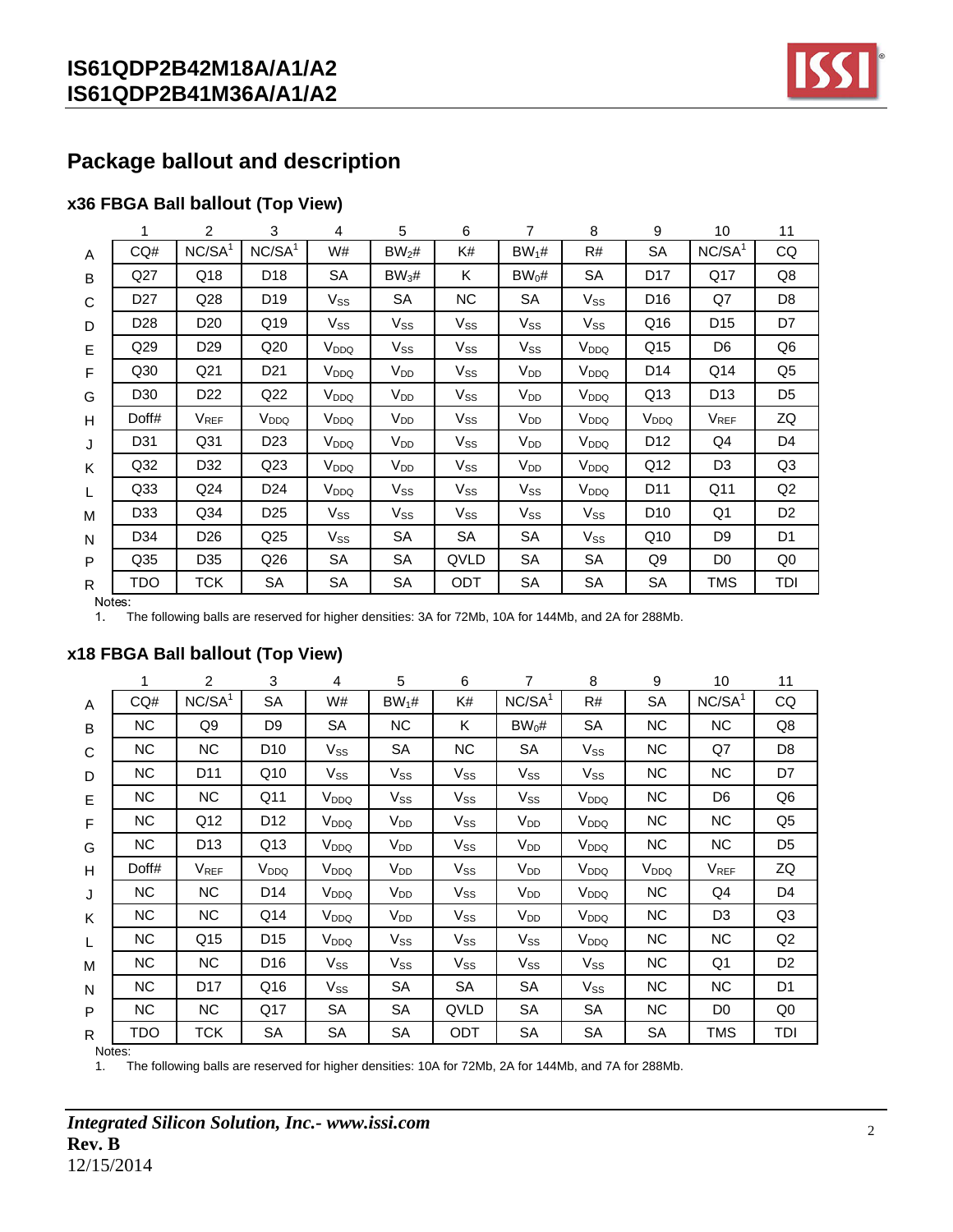

#### **Ball Description**  $\mathsf{r}$

| Symbol                  | <b>Type</b>        | <b>Description</b>                                                                                                                                                                                                                                                                                                                                                                                                                                                                                                                     |
|-------------------------|--------------------|----------------------------------------------------------------------------------------------------------------------------------------------------------------------------------------------------------------------------------------------------------------------------------------------------------------------------------------------------------------------------------------------------------------------------------------------------------------------------------------------------------------------------------------|
| <b>K, K#</b>            | Input              | Input clock: This input clock pair registers address and control inputs on the rising edge of K, and<br>registers data on the rising edge of K and the rising edge of K#. K# is ideally 180 degrees out of<br>phase with K. All synchronous inputs must meet setup and hold times around the clock rising edges.<br>These balls cannot remain VREF level.                                                                                                                                                                              |
| CQ, CQ#                 | Output             | Synchronous echo clock outputs: The edges of these outputs are tightly matched to the<br>synchronous data outputs and can be used as a data valid indication. These signals are free running<br>clocks and do not stop when Q tri-states.                                                                                                                                                                                                                                                                                              |
| Doff#                   | Input              | DLL disable and reset input : when low, this input causes the DLL to be bypassed and reset the<br>previous DLL information. When high, DLL will start operating and lock the frequency after tCK lock<br>time. The device behaves in one read latency mode when the DLL is turned off. In this mode, the<br>device can be operated at a frequency of up to 167 MHz.                                                                                                                                                                    |
| QVLD                    | Output             | Valid output indicator: The Q Valid indicates valid output data. QVLD is edge aligned with CQ and<br>CQ#.                                                                                                                                                                                                                                                                                                                                                                                                                              |
| <b>SA</b>               | Input              | Synchronous address inputs: These inputs are registered and must meet the setup and hold times<br>around the rising edge of K. These inputs are ignored when device is deselected.                                                                                                                                                                                                                                                                                                                                                     |
| $D0 - Dn$               | Input              | Synchronous data inputs: Input data must meet setup and hold times around the rising edges of K<br>and K# during WRITE operations. See BALL CONFIGURATION figures for ball site location of<br>individual signals.<br>The x18 device uses D0~D17. D18~D35 should be treated as NC pin.<br>The x36 device uses D0~D35.                                                                                                                                                                                                                  |
| $Q0 - Qn$               | Output             | Synchronous data outputs: Output data is synchronized to the respective CQ and CQ#, or to the<br>respective K and K# if C and /C are tied to high. This bus operates in response to R# commands.<br>See BALL CONFIGURATION figures for ball site location of individual signals.<br>The x18 device uses Q0~Q17. Q18~Q35 should be treated as NC pin.<br>The x36 device uses Q0~Q35.                                                                                                                                                    |
| W#                      | Input              | Synchronous write: When low, this input causes the address inputs to be registered and a WRITE<br>cycle to be initiated. This input must meet setup and hold times around the rising edge of K.                                                                                                                                                                                                                                                                                                                                        |
| R#                      | Input              | Synchronous read: When low, this input causes the address inputs to be registered and a READ<br>cycle to be initiated. This input must meet setup and hold times around the rising edge of K.                                                                                                                                                                                                                                                                                                                                          |
| $BW_x#$                 | Input              | Synchronous byte writes: When low, these inputs cause their respective byte to be registered and<br>written during WRITE cycles. These signals are sampled on the same edge as the corresponding<br>data and must meet setup and hold times around the rising edges of K and #K for each of the two<br>rising edges comprising the WRITE cycle. See Write Truth Table for signal to data relationship.                                                                                                                                 |
| <b>VREF</b>             | Input<br>reference | HSTL input reference voltage: Nominally VDDQ/2, but may be adjusted to improve system noise<br>margin. Provides a reference voltage for the HSTL input buffers.                                                                                                                                                                                                                                                                                                                                                                        |
| V <sub>DD</sub>         | Power              | Power supply: 1.8 V nominal. See DC Characteristics and Operating Conditions for range.                                                                                                                                                                                                                                                                                                                                                                                                                                                |
| V <sub>DDQ</sub>        | Power              | Power supply: Isolated output buffer supply. Nominally 1.5 V. See DC Characteristics and Operating<br>Conditions for range.                                                                                                                                                                                                                                                                                                                                                                                                            |
| $V_{SS}$                | Ground             | Ground of the device                                                                                                                                                                                                                                                                                                                                                                                                                                                                                                                   |
| ZQ                      | Input              | Output impedance matching input: This input is used to tune the device outputs to the system data<br>bus impedance. Q and CQ output impedance are set to 0.2xRQ, where RQ is a resistor from this<br>ball to ground. This ball can be connected directly to VDDQ, which enables the minimum impedance<br>mode. This ball cannot be connected directly to VSS or left unconnected.<br>In ODT (On Die Termination) enable devices, the ODT termination values tracks the value of RQ.<br>The ODT range is selected by ODT control input. |
| TMS, TDI,<br><b>TCK</b> | Input              | IEEE1149.1 input pins for JTAG.                                                                                                                                                                                                                                                                                                                                                                                                                                                                                                        |
| <b>TDO</b>              | Output             | IEEE1149.1 output pins for JTAG.                                                                                                                                                                                                                                                                                                                                                                                                                                                                                                       |
| <b>NC</b>               | N/A                | No connect: These signals should be left floating or connected to ground to improve package heat<br>dissipation.                                                                                                                                                                                                                                                                                                                                                                                                                       |
| ODT                     | Input              | ODT control; Refer to SRAM features for the details.                                                                                                                                                                                                                                                                                                                                                                                                                                                                                   |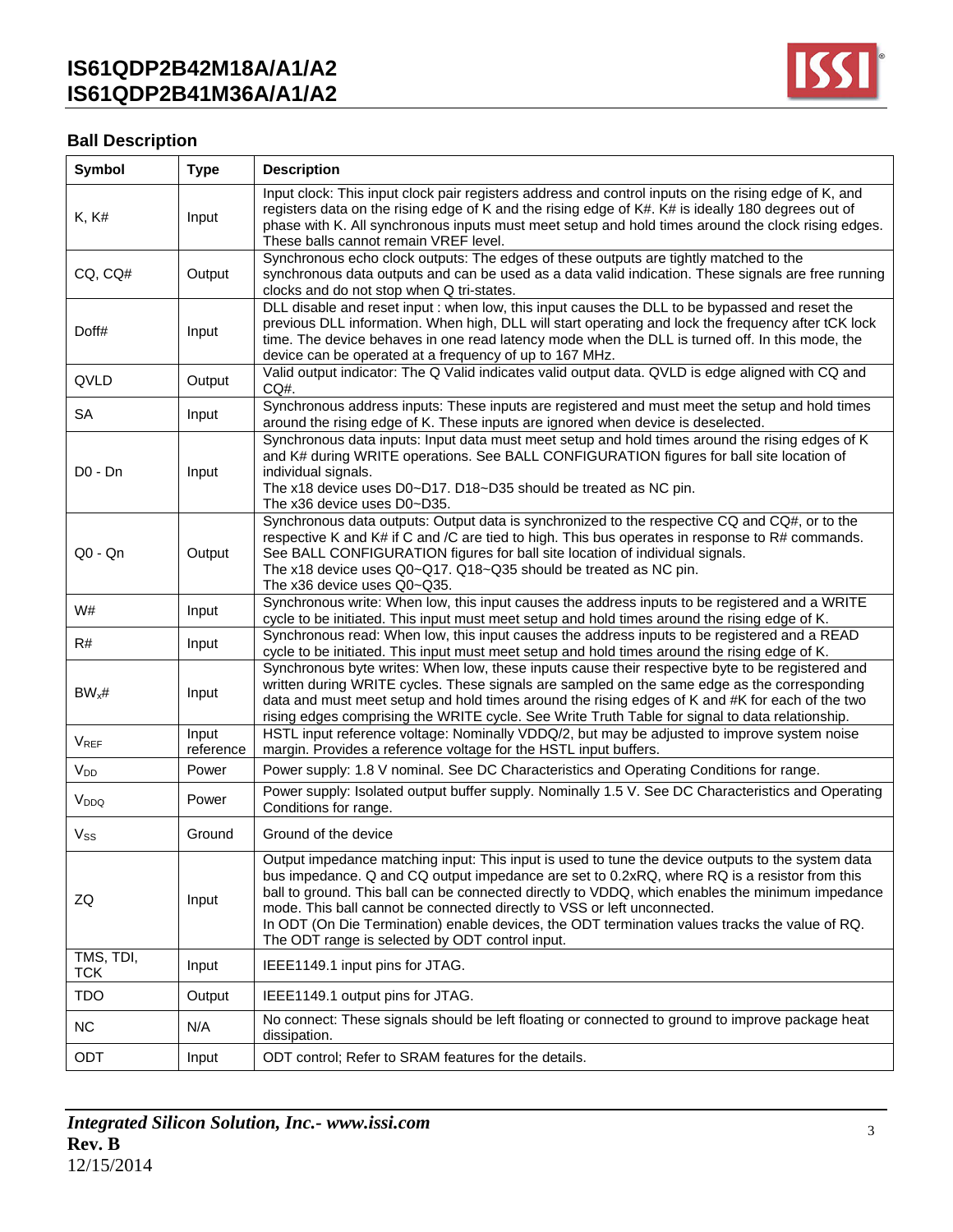

## **SRAM Features description**

### **Block Diagram**



Note: Numerical values in parentheses refer to the x18 device configuration.

### **Read Operations**

The SRAM operates continuously in a burst-of-four mode. Read cycles are started by registering R# in active low state at the rising edge of the K clock. R# can be activated every other cycle because two full cycles are required to complete the burst of four in DDR mode. A set of free-running echo clocks, CQ and CQ#, are produced internally with timings identical to the data-outs. The echo clocks can be used as data capture clocks by the receiver device.

The data corresponding to the first address is clocked two cycles later by the rising edge of the K clock. The data corresponding to the second burst is clocked two and half cycles later by the following rising edge of the K# clock. The third data-out is clocked by the subsequent rising edge of the K clock, and the fourth data-out is clocked by the subsequent rising edge of the K# clock.

A NOP operation (R# is high) does not terminate the previous read.

### **Write Operations**

Write operations can also be initiated at every other rising edge of the K clock whenever W# is low. The write address is provided simultaneously. Again, the write always occurs in bursts of four.

The write data is provided in a 'late write' mode; that is, the data-in corresponding to the first address of the burst, is presented one cycle later or at the rising edge of the following K clock. The data-in corresponding to the second write burst address follows next, registered by the rising edge of K#. The third data-in is clocked by the subsequent rising edge of the K clock, and the fourth data-in is clocked by the subsequent rising edge of the K# clock.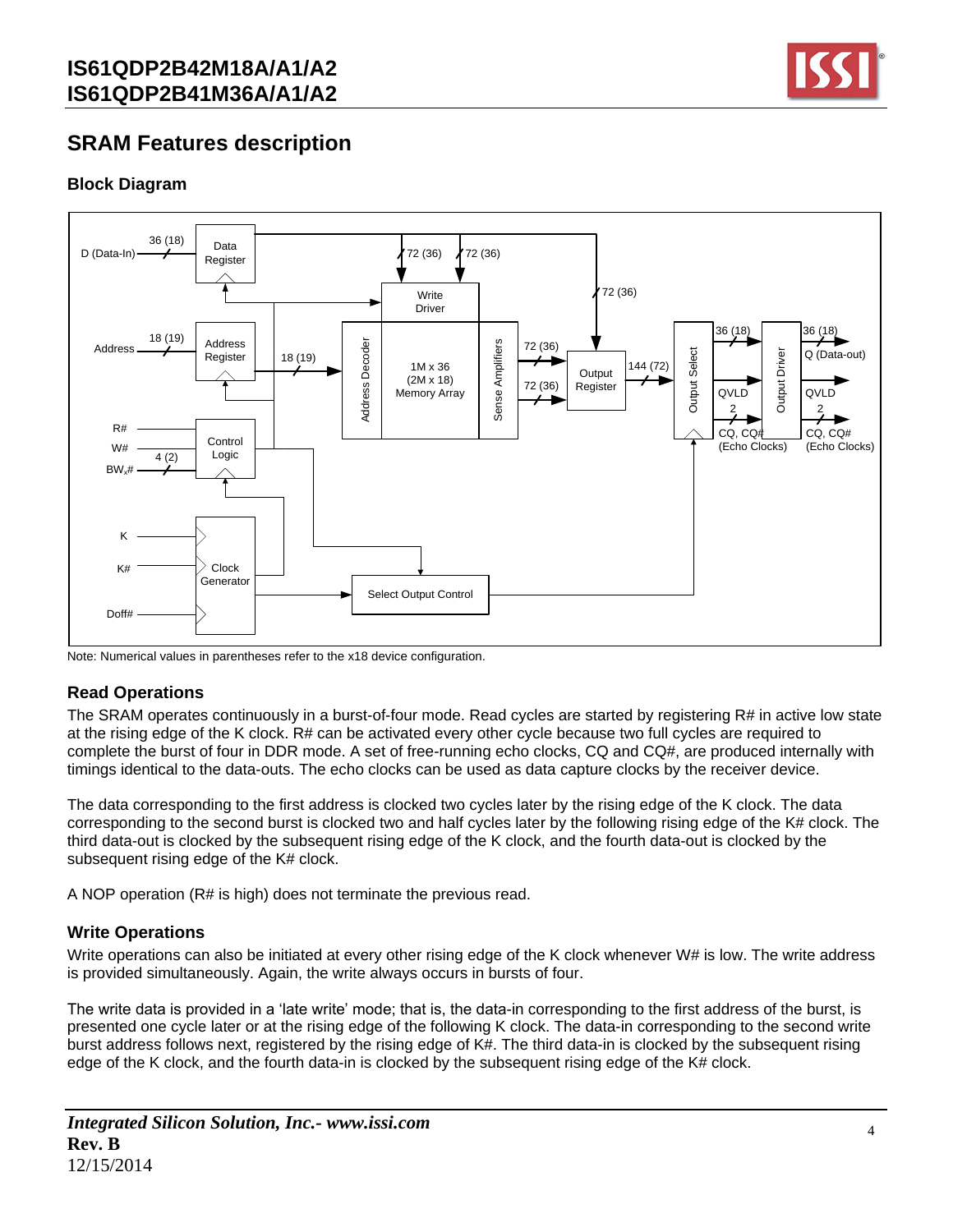

The data-in provided for writing is initially kept in write buffers. The information in these buffers is written into the array on the third write cycle. A read cycle to the last two write addresses produces data from the write buffers. The SRAM maintains data coherency.

During a write, the byte writes independently control which byte of any of the four burst addresses is written (see *X18/X36 Write Truth Tables* and *Timing Reference Diagram for Truth Table*).

Whenever a write is disabled (W# is high at the rising edge of K), data is not written into the memory.

### **RQ Programmable Impedance**

An external resistor, RQ, must be connected between the ZQ pin on the SRAM and VSS to enable the SRAM to adjust its output driver impedance. The value of RQ must be 5x the value of the intended line impedance driven by the SRAM. For example, an RQ of 250Ω results in a driver impedance of 50Ω. The allowable range of RQ to guarantee impedance matching is between 175Ω and 350Ω at V<sub>DDQ</sub>=1.5V. The RQ resistor should be placed less than two inches away from the ZQ ball on the SRAM module. The capacitance of the loaded ZQ trace must be less than 7.5pF.

The ZQ pin can also be directly connected to  $V_{DDQ}$  to obtain a minimum impedance setting. ZQ should not be connected to  $V_{ss}$ .

### **Programmable Impedance and Power-Up Requirements**

Periodic readjustment of the output driver impedance is necessary as the impedance is greatly affected by drifts in supply voltage and temperature. During power-up, the driver impedance is in the middle of allowable impedances values. The final impedance value is achieved within 1024 clock cycles.

### **Depth Expansion**

Separate input and output ports enable easy depth expansion, as each port can be selected and deselected independently. Read and write operations can occur simultaneously without affecting each other. Also, all pending read and write transactions are always completed prior to deselecting the corresponding port.

### **Valid Data Indicator (QVLD)**

A data valid pin (QVLD) is available to assist in high-speed data output capture. This output signal is edge-aligned with the echo clock and is asserted HIGH half a cycle before valid read data is available and asserted LOW half a cycle before the final valid read data arrives.

### **Delay Locked Loop (DLL)**

Delay Locked Loop (DLL) is a new system to align the output data coincident with clock rising or falling edge to enhance the output valid timing characteristics. It is locked to the clock frequency and is constantly adjusted to match the clock frequency. Therefore device can have stable output over the temperature and voltage variation.

DLL has a limitation of locking range and jitter adjustment which are specified as tKHKH and tKCvar respectively in the AC timing characteristics. In order to turn this feature off, applying logic low to the Doff# pin will bypass this. In the DLL off mode, the device behaves with one cycle latency and a longer access time which is known in DDR-I or legacy QUAD mode.

The DLL can also be reset without power down by toggling Doff# pin low to high or stopping the input clocks K and K# for a minimum of 30ns.(K and K# must be stayed either at higher than VIH or lower than VIL level. Remaining Vref is not permitted.) DLL reset must be issued when power up or when clock frequency changes abruptly. After DLL being reset, it gets locked after 2048 cycles of stable clock.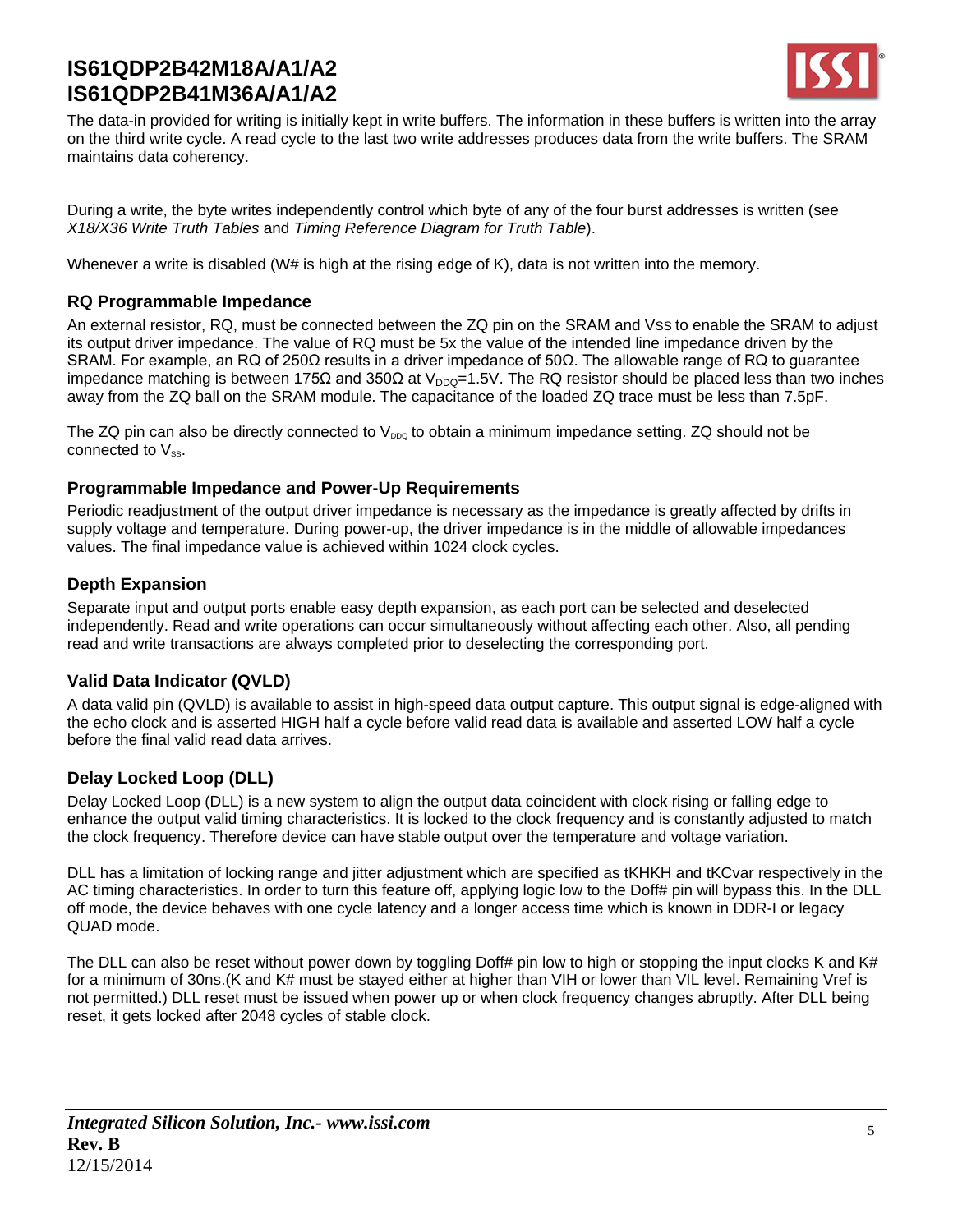

### **ODT (On Die Termination)**

On Die Termination (ODT) is a feature that allows a SRAM to change input resistive termination condition by ODT pin which function can have three status, High, Low, and Floating. Each status can have different ODT termination value that tracks the value of RQ (Refer to the table of Fig1) and ODT of QUADP is always turned on during the read and write function after ODT level to connect with ODT resistor is forced.

Fig1. Functional representation of ODT



|                      | R1                       | R2              | R3      |
|----------------------|--------------------------|-----------------|---------|
| Option1 <sup>3</sup> | 0.3x                     | 0.6x            | 0.6x    |
|                      | $\overline{\text{RQ}}^1$ | RO <sup>2</sup> | $RQ^2$  |
| Option $2^4$         | ODT                      | 0.6x            | ODT     |
|                      | disable                  |                 | disable |
|                      |                          |                 |         |

**Notes** 

1. Allowable range of RQ to guarantee impedance matching a tolerance of ±20% is 175Ω<RQ<350Ω.

2. Allowable range of RQ to guarantee impedance matching a tolerance of ±20% is 175Ω<RQ<250Ω.

3. ODT control pin is connected to VDDQ through 3.5kΩ. Therefore it is recommended to connect it to VSS through less than 100 $\Omega$  to make it low.

4. ODT control pin is connected to VSS through 3.5kΩ. Therefore it is recommended to connect it to VDDQ through less than 100 $Ω$  to make it high.

#### **ODT PIN**

For option1 case, low input level of ODT pin can select strong (RQ<sup>1)</sup> input termination range (175Ω<RQ<350Ω) and high input level of ODT pin can select weak (RQ<sup>2)</sup> input termination range (175Ω<RQ<250Ω) with K, K#, D0 to Dn, BWx# and if ODT pin is on floating condition, it set weak  $(RQ^2)$  input termination range which ODT pin is connected by pull-up resistor internally. For option2 case, high input level of ODT pin can select weak ( $RQ<sup>2</sup>$  input termination range (175Ω<RQ<250Ω) with D0 to Dn, BWx# and low input level or floating of ODT pin can select disable of the ODT function.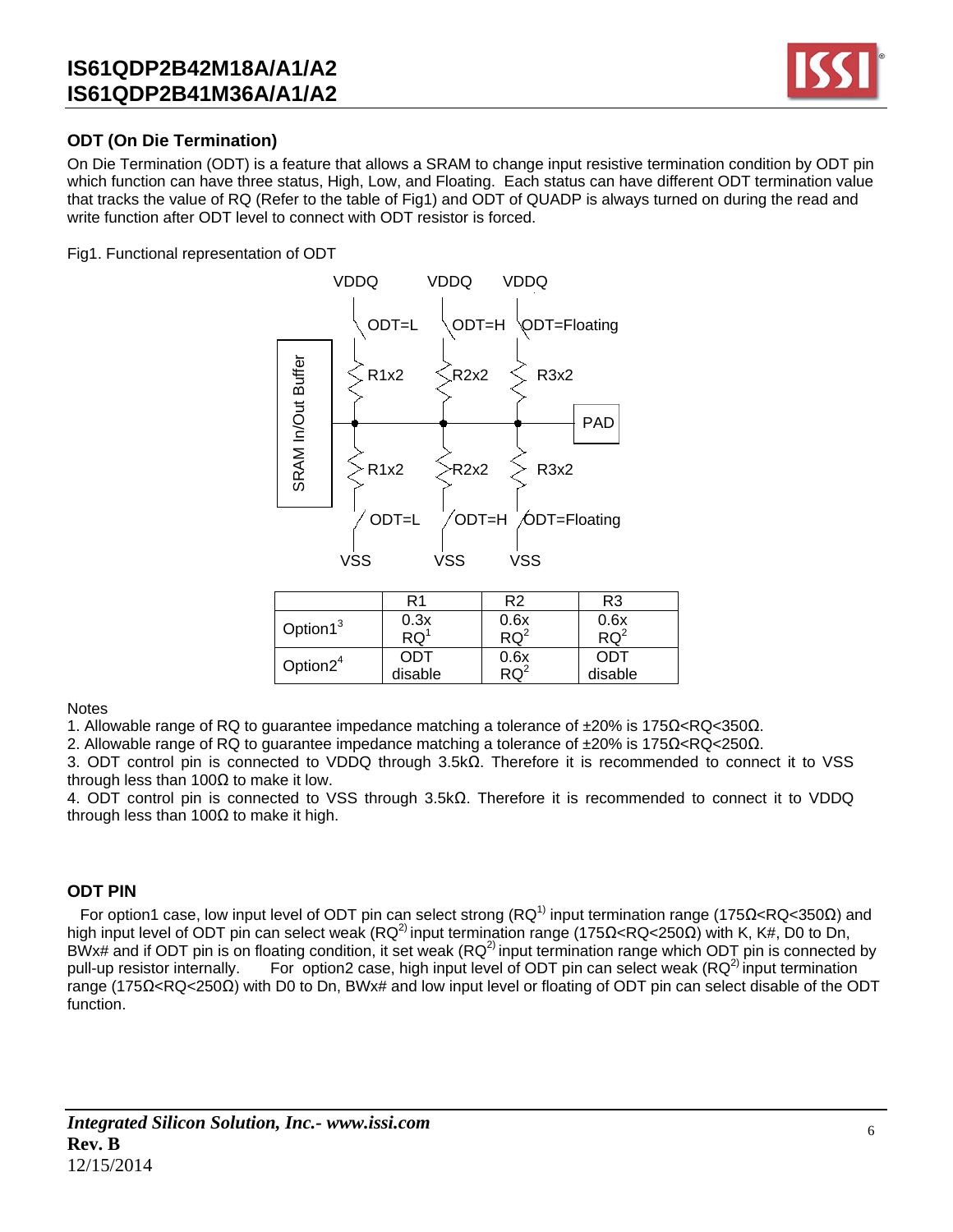

### **Power-Up and Power-Down Sequences**

The recommendation of voltage apply sequence is :  $\rm V_{DD} \!\rightarrow\! V_{DDQ} \rm ^{1)} \!\!\rightarrow\! V_{REF} \rm ^{2)} \!\!\rightarrow\! V_{IN}$ Notes:  $V_{DDQ}$  can be applied concurrently with  $V_{DD}$ .  $V_{REF}$  can be applied concurrently with  $V_{DDQ}$ .

After power and clock signals are stabilized, device can be ready for normal operation after tKC-Lock cycles. In tKClock cycle period, device initializes internal logics and locks DLL. Depending on /Doff status, locking DLL will be skipped. The following timing pictures are possible examples of power up sequence.

#### **Sequence1. /Doff is fixed low**

After tKC-lock cycle of stable clock, device is ready for normal operation.



Note) All inputs including clocks must be either logically High or Low during Power On stage. Timing above shows only one of cases.

#### **Sequence2. /Doff is controlled and goes high after clock being stable.**

|             |                | Sequence2. /Doff is controlled and goes high after clock being stable. |                                     |             |
|-------------|----------------|------------------------------------------------------------------------|-------------------------------------|-------------|
|             | Power On stage | Unstable Clock Period                                                  | Stable Clock period                 | Read to use |
| K<br>K#     |                |                                                                        |                                     |             |
| Doff#       |                |                                                                        | >tKC-lock for device initialization |             |
| <b>VDD</b>  |                |                                                                        |                                     |             |
| <b>VDDQ</b> |                |                                                                        |                                     |             |
| <b>VREF</b> |                |                                                                        |                                     |             |
| <b>VIN</b>  |                |                                                                        |                                     |             |

Note) All inputs including clocks must be either logically High or Low during Power On stage. Timing above shows only one of cases.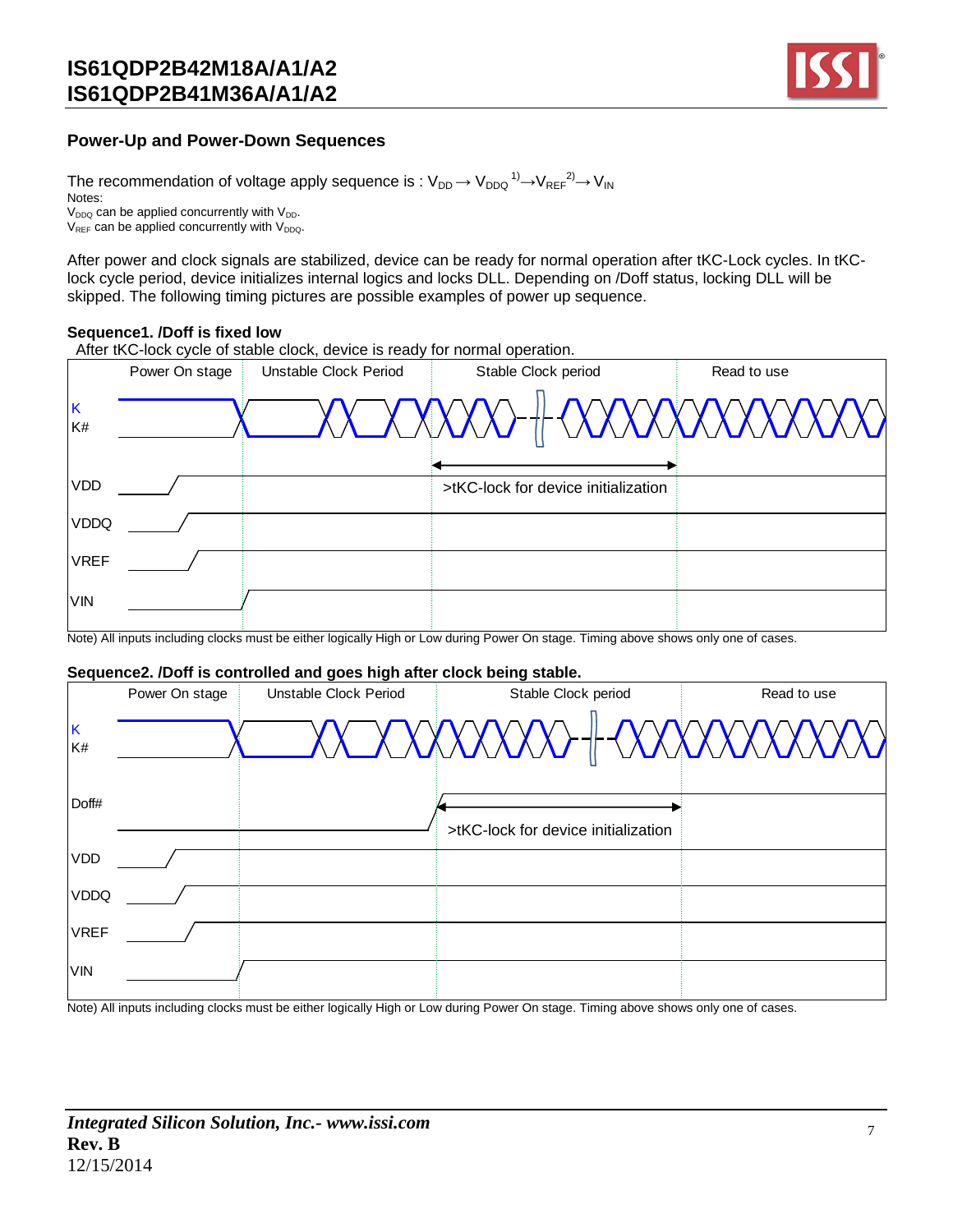

#### **Sequence3. /Doff is controlled but goes high before clock being stable.**

Because DLL has a risk to be locked with the unstable clock, DLL needs to be reset and locked with the stable input.

a) K-stop to reset. If K or K# stays at VIH or VIL for more than 30nS, DLL will be reset and ready to re-lock. In tKC-Lock period, DLL will be locked with a new stable value. Device can be ready for normal operation after that.

|             | Power On stage | Unstable Clock Period | K-Stop | Stable Clock period                 | Read to use |
|-------------|----------------|-----------------------|--------|-------------------------------------|-------------|
| K<br>K#     |                |                       |        |                                     |             |
| Doff#       |                |                       | >30nS  | >tKC-lock for device initialization |             |
| <b>VDD</b>  |                |                       |        |                                     |             |
| <b>VDDQ</b> |                |                       |        |                                     |             |
| <b>VREF</b> |                |                       |        |                                     |             |
| <b>VIN</b>  |                |                       |        |                                     |             |

Note) All inputs including clocks must be either logically High or Low during Power On stage. Timing above shows only one of cases.

a) /Doff Low to reset. If /Doff toggled low to high, DLL will be reset and ready to re-lock. In tKC-Lock period, DLL will be locked with a new stable value. Device can be ready for normal operation after that.

|             | Power On stage | Unstable Clock Period | Doff reset DLL   | Stable Clock period                    | Read to use |
|-------------|----------------|-----------------------|------------------|----------------------------------------|-------------|
| K<br>K#     |                |                       |                  |                                        |             |
| Doff#       |                |                       | >tDoffLowToReset | >tKC-lock for device<br>initialization |             |
| <b>VDD</b>  |                |                       |                  |                                        |             |
| <b>VDDQ</b> |                |                       |                  |                                        |             |
| <b>VREF</b> |                |                       |                  |                                        |             |
| <b>VIN</b>  |                |                       |                  |                                        |             |

Note) Applying DLL reset sequences (sequence 3a, 3b) are also required when operating frequency is changed without power off. Note) All inputs including clocks must be either logically High or Low during Power On stage. Timing above shows only one of cases.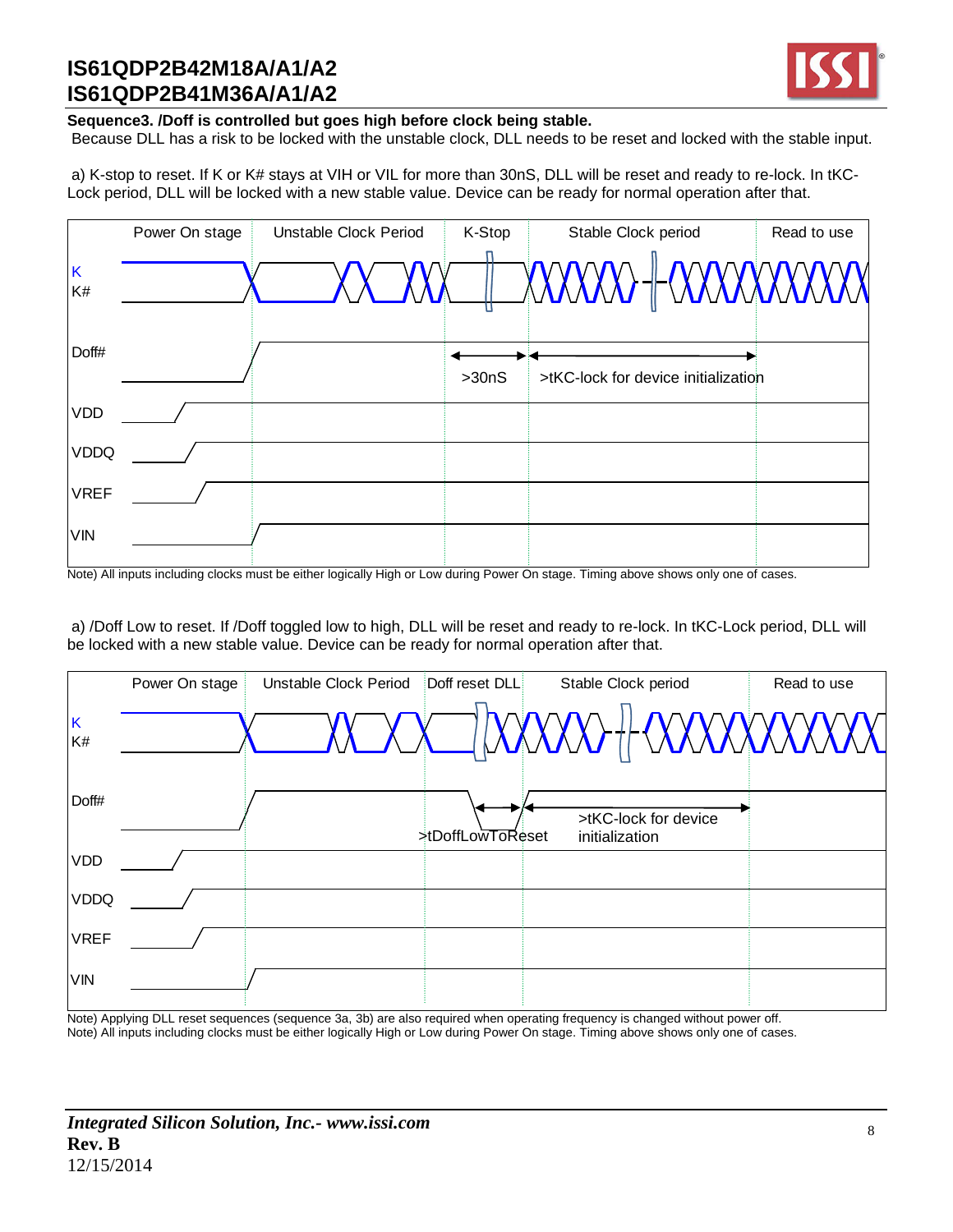

### **Application Example**

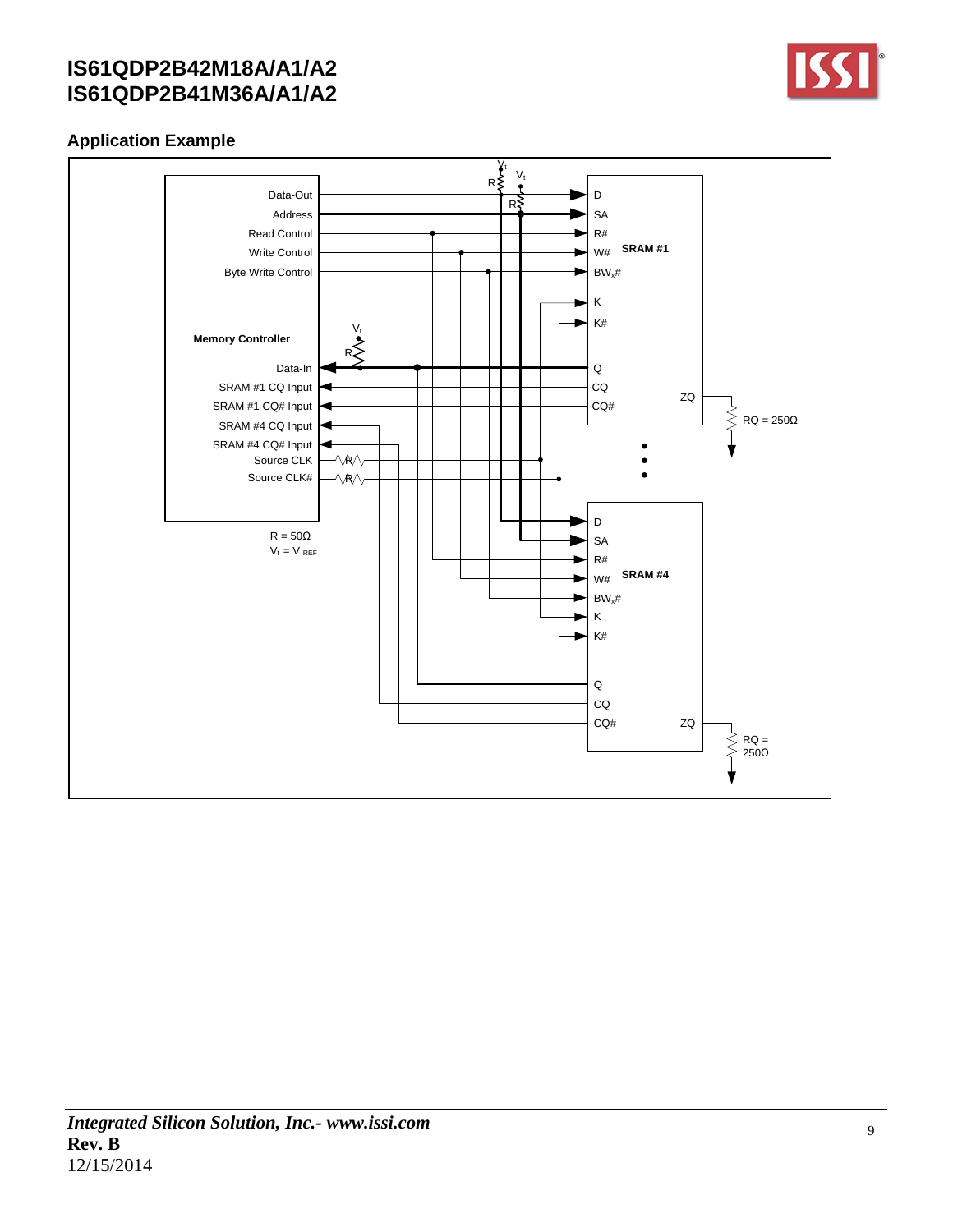

### **State Diagram**



Notes:

- 1. Internal burst counter is fixed as four-bit linear; that is when first address is A0+0, next internal burst addresses are A0+1, A0+2, and A0+3
- 2. **Read** refers to read active status with  $R# = LOW$ . **Read#** refers to read inactive status with  $R# = HIGH$ .<br>3. **Write** refers to write active status with W# = LOW. Write# refers to write inactive status with W# = HIGH
- 3. **Write** refers to write active status with W# = LOW. **Write#** refers to write inactive status with W# = HIGH.
- 4. The read and write state machines can be active simultaneously.
- 5. State machine control timing sequence is controlled by K.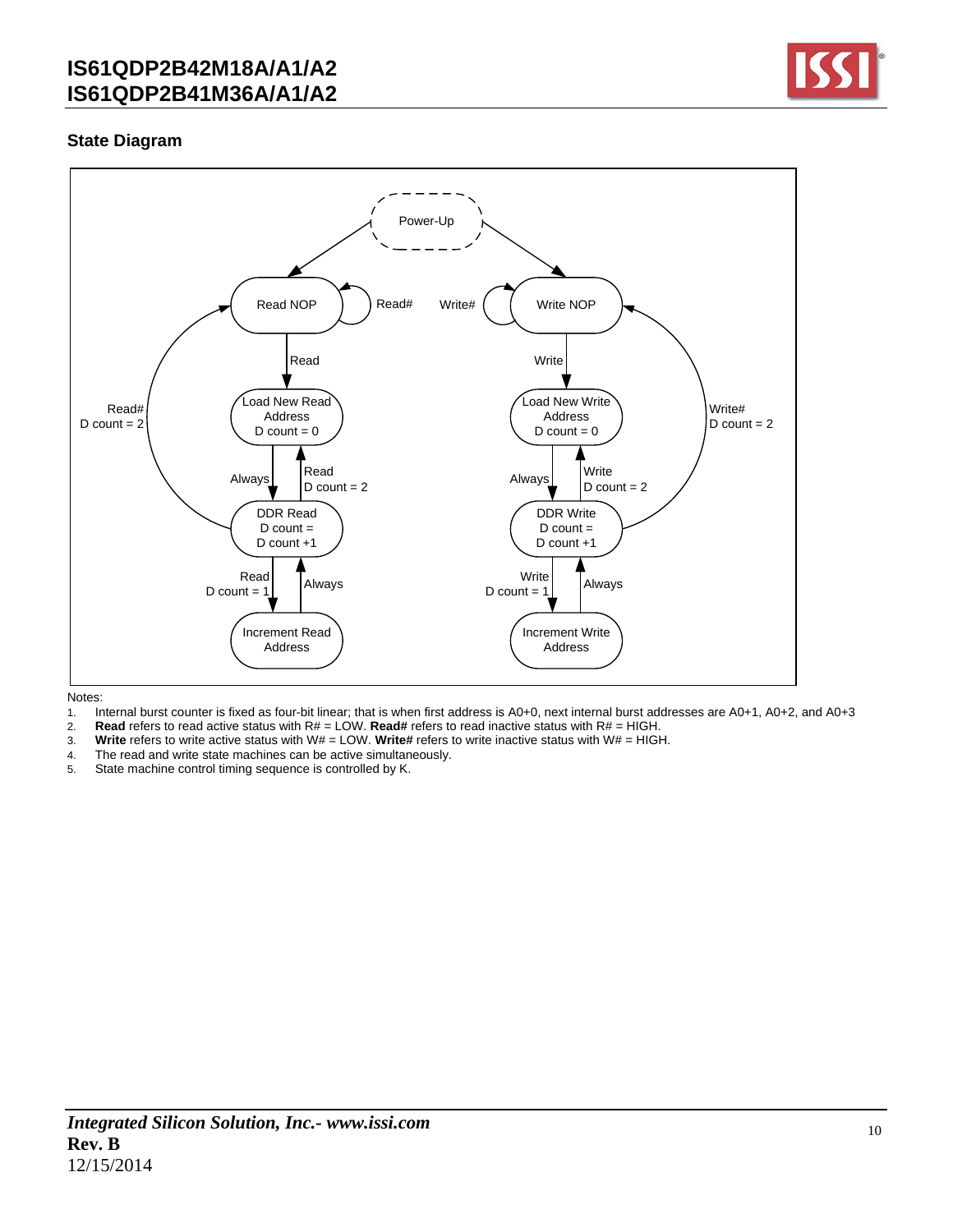

### **Timing Reference Diagram for Truth Table**

The *Timing Reference Diagram for Truth Table* is helpful in understanding the *Clock and Write Truth Tables*, as it shows the cycle relationship between clocks, address, data in, data out, and control signals. Read command is issued at the beginning of cycle "t". Write command is issued at the beginning of cycle "t+1".

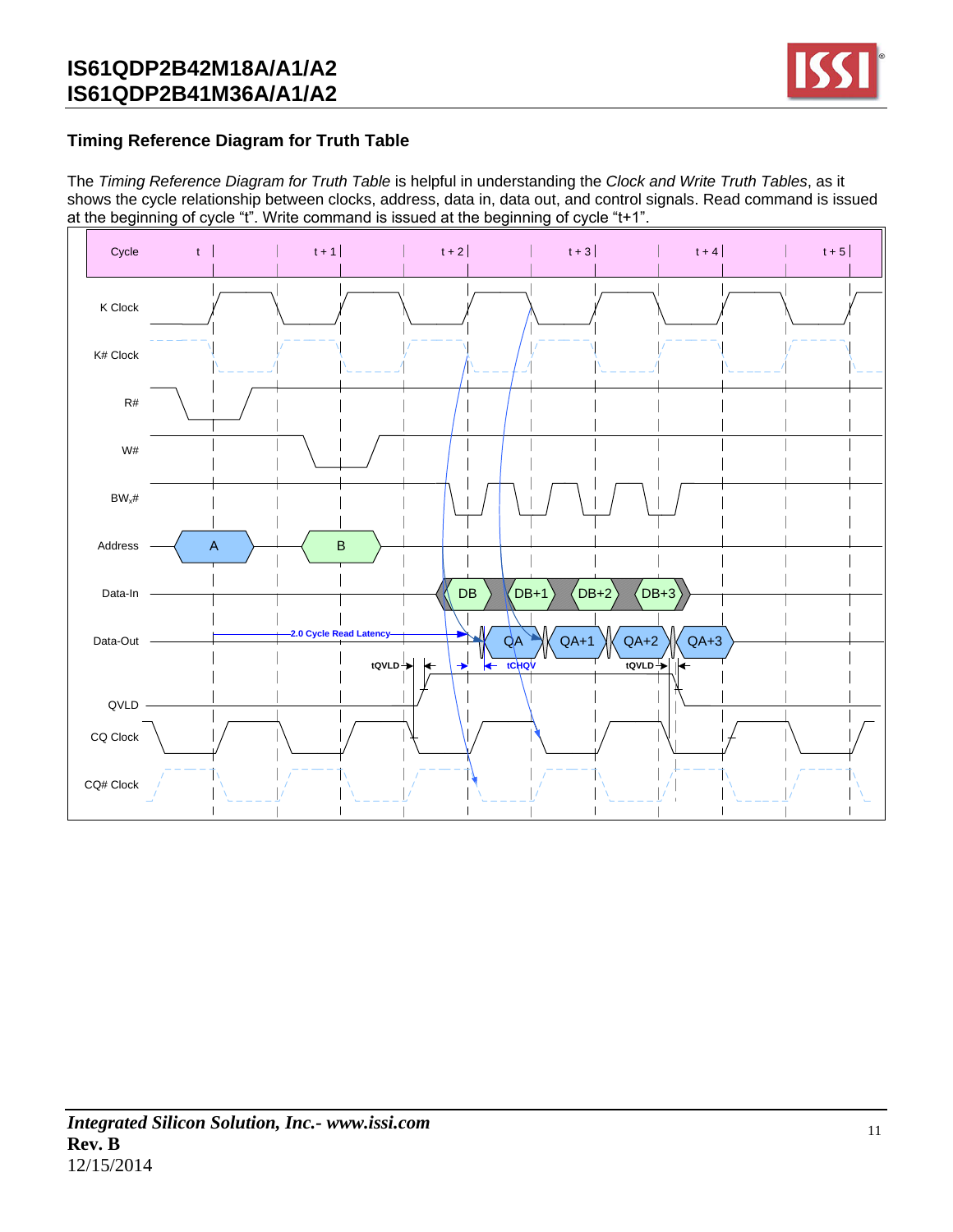

### **Clock Truth Table**

(Use the following table with the *Timing Reference Diagram for Truth Table*.)

| <b>Mode</b>                     | <b>Clock</b><br><b>Controls</b> |    |    |                            | Data In                    |                            | Data Out                    |                                    |                                    |                                     |                                    |
|---------------------------------|---------------------------------|----|----|----------------------------|----------------------------|----------------------------|-----------------------------|------------------------------------|------------------------------------|-------------------------------------|------------------------------------|
|                                 | K                               | R# | W# | $D_{B}$                    | $D_{B+1}$                  | $D_{B+2}$                  | $D_{B+3}$                   | $Q_{A}$                            | $Q_{A+1}$                          | $Q_{A+2}$                           | $Q_{A+3}$                          |
| Stop Clock                      | Stop                            | X  | X  | Previous<br>State          | Previous<br><b>State</b>   | Previous<br><b>State</b>   | Previous<br>State           | Previous<br><b>State</b>           | Previous<br>State                  | Previous<br><b>State</b>            | <b>Previous</b><br>State           |
| <b>No</b><br>Operation<br>(NOP) | $L \rightarrow H$               | H  | Н  | X                          | X                          | X                          | х                           | High-Z                             | High-Z                             | High-Z                              | High-Z                             |
| Read A                          | $L \rightarrow H$               |    | X  | X                          | X                          | X                          | Χ                           | $D_{\text{OUT}}$ at<br>$K#(t+2.0)$ | $D_{\text{OUT}}$ at K<br>$(t+2.5)$ | $D_{\text{OUT}}$ at K#<br>$(t+3.0)$ | $D_{\text{OUT}}$ at K<br>$(t+3.5)$ |
| Write B                         | $L \rightarrow H$               | X  | ┶  | $D_{IN}$ at K<br>$(t+2.0)$ | $D_{IN}$ at<br>$K#(t+2.5)$ | $D_{IN}$ at K<br>$(t+3.0)$ | $D_{IN}$ at K#<br>$(t+3.5)$ | X                                  | X                                  | X                                   | X                                  |

Notes:

1. Internal burst counter is always fixed as four-bit.

2.  $X =$  "don't care";  $H =$  logic "1";  $L =$  logic "0".

3. A read operation is started when control signal R is active low

4. A write operation is started when control signal W is active low.

5. Before entering into stop clock, all pending read and write commands must be completed.

- 6. Consecutive read or write operations can be started only at every other K clock rising edge. If two read or write operations are issued in consecutive K clock rising edges, the second one will be ignored.
- 7. If both R# and W# are active low after a NOP operation, the write operation will be ignored.
- 8. For timing definitions, refer to the *AC Timing Characteristics* table. Signals must meet AC specifications at timings indicated in parenthesis with respect to switching clocks K and K#.

### **x18 Write Truth Table**

(Use the following table with the *Timing Reference Diagram for Truth Table*.)

| Operation          | $K(t+2.0)$        | $K# (t+2.5)$      | $K(t+3.0)$        | $K#$ (t+3.5)      | $BW_0#$ | $BW_1#$ | $D_{\rm B}$     | $D_{B+1}$       | $D_{B+2}$       | $D_{B+3}$       |
|--------------------|-------------------|-------------------|-------------------|-------------------|---------|---------|-----------------|-----------------|-----------------|-----------------|
| Write Byte 0       | $L \rightarrow H$ |                   |                   |                   | L       | H       | D0-8 $(t+2.0)$  |                 |                 |                 |
| Write Byte 1       | $L \rightarrow H$ |                   |                   |                   | H       | L       | D9-17 (t+2.0)   |                 |                 |                 |
| Write All Bytes    | $L \rightarrow H$ |                   |                   |                   | L       | L       | D0-17 $(t+2.0)$ |                 |                 |                 |
| <b>Abort Write</b> | $L \rightarrow H$ |                   |                   |                   | H       | H       | Don't Care      |                 |                 |                 |
| Write Byte 0       |                   | $L \rightarrow H$ |                   |                   | L       | H       |                 | $D0-8$ (t+2.5)  |                 |                 |
| Write Byte 1       |                   | $L \rightarrow H$ |                   |                   | H       | L       |                 | D9-17 $(t+2.5)$ |                 |                 |
| Write All Bytes    |                   | $L \rightarrow H$ |                   |                   | L       | L       |                 | D0-17 $(t+2.5)$ |                 |                 |
| <b>Abort Write</b> |                   | $L \rightarrow H$ |                   |                   | H       | H       |                 | Don't Care      |                 |                 |
| Write Byte 0       |                   |                   | $L \rightarrow H$ |                   | L       | H       |                 |                 | D0-8 $(t+3.0)$  |                 |
| Write Byte 1       |                   |                   | $L \rightarrow H$ |                   | H       | Г       |                 |                 | D9-17 (t+3.0)   |                 |
| Write All Bytes    |                   |                   | $L \rightarrow H$ |                   | L       | L       |                 |                 | D0-17 $(t+3.0)$ |                 |
| <b>Abort Write</b> |                   |                   | $L \rightarrow H$ |                   | H       | H       |                 |                 | Don't Care      |                 |
| Write Byte 0       |                   |                   |                   | $L \rightarrow H$ | L       | н       |                 |                 |                 | D0-8 $(t+3.5)$  |
| Write Byte 1       |                   |                   |                   | $L \rightarrow H$ | H       | L       |                 |                 |                 | D9-17 (t+3.5)   |
| Write All Bytes    |                   |                   |                   | $L \rightarrow H$ | L       | L       |                 |                 |                 | D0-17 $(t+3.5)$ |
| <b>Abort Write</b> |                   |                   |                   | $L \rightarrow H$ | H       | H       |                 |                 |                 | Don't Care      |

Notes:

1. For all cases, W# needs to be active low during the rising edge of K occurring at time t.

2. For timing definitions refer to the *AC Timing Characteristics* table. Signals must meet AC specifications with respect to switching clocks K and K#.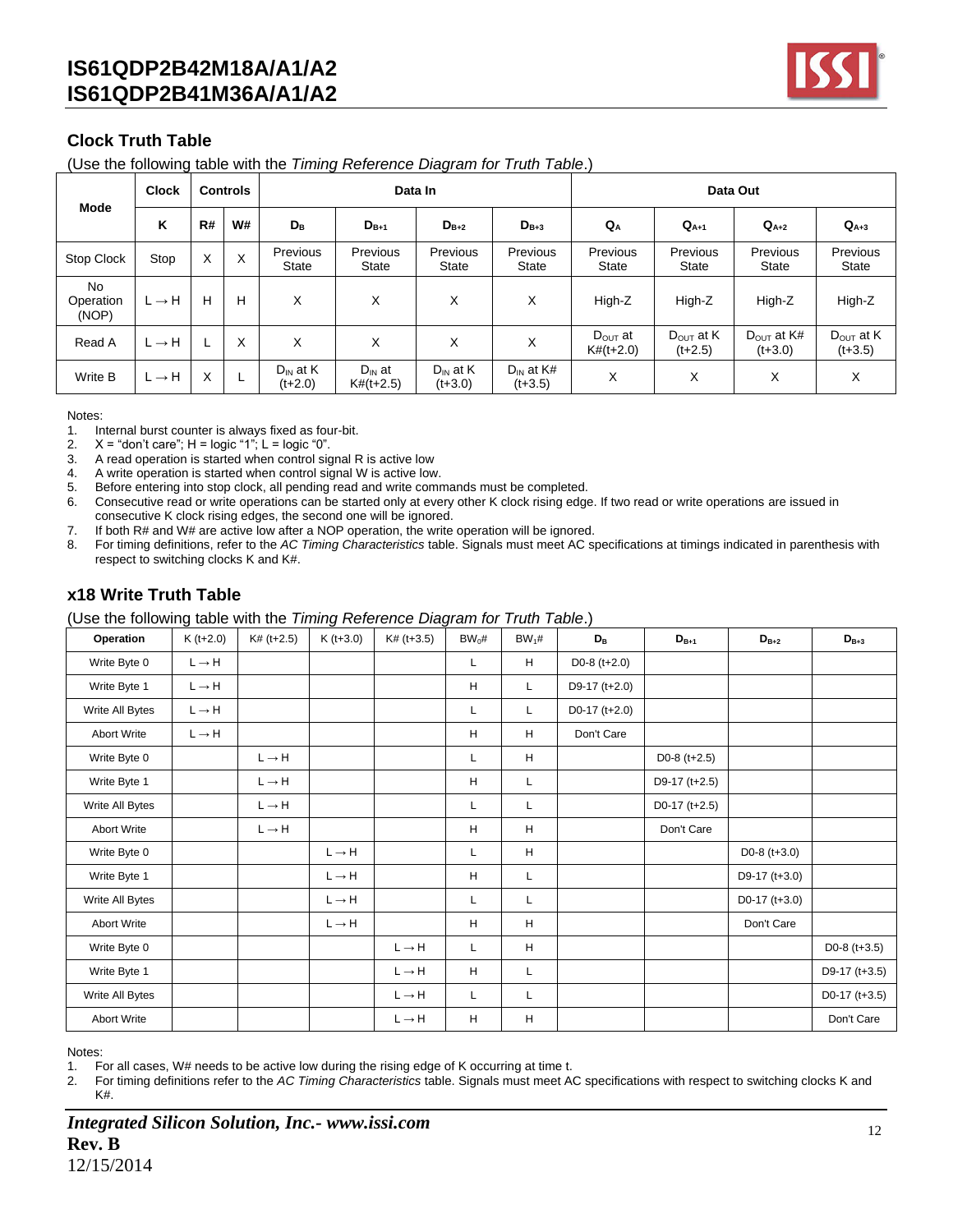

### **x36 Write Truth Table**

(Use the following table with the *Timing Reference Diagram for Truth Table*.)

| Operation          | Κ<br>$(t+2.0)$            | K#<br>$(t+2.5)$   | $\overline{\mathsf{K}}$<br>$(t+3.0)$ | K#<br>$(t+3.5)$   | $BW_0#$ | $BW_1#$ | $BW_2#$ | $BW_3#$                                                           | $D_{\rm B}$                      | $D_{B+1}$                        | $D_{B+2}$                          | $D_{B+3}$                          |
|--------------------|---------------------------|-------------------|--------------------------------------|-------------------|---------|---------|---------|-------------------------------------------------------------------|----------------------------------|----------------------------------|------------------------------------|------------------------------------|
| Write Byte 0       | $L \rightarrow H$         |                   |                                      |                   | L       | H       | H       | H                                                                 | D0-8 $(t+2.0)$                   |                                  |                                    |                                    |
| Write Byte 1       | $\mathsf{L}\to\mathsf{H}$ |                   |                                      |                   | H       | L       | H       | H                                                                 | D9-17 (t+2.0)                    |                                  |                                    |                                    |
| Write Byte 2       | $L \rightarrow H$         |                   |                                      |                   | н       | н       | Г       | H                                                                 | D <sub>18</sub> -26<br>$(t+2.0)$ |                                  |                                    |                                    |
| Write Byte 3       | $L \rightarrow H$         |                   |                                      |                   | H       | H       | H       | L                                                                 | D27-35<br>$(t+2.0)$              |                                  |                                    |                                    |
| Write All Bytes    | $L \rightarrow H$         |                   |                                      |                   | L       | L       | L       | L                                                                 | $D0-35$ (t+2.0)                  |                                  |                                    |                                    |
| <b>Abort Write</b> | $L \rightarrow H$         |                   |                                      |                   | H       | H       | н       | H                                                                 | Don't Care                       |                                  |                                    |                                    |
| Write Byte 0       |                           | $L \rightarrow H$ |                                      |                   | L       | H       | H       | H                                                                 |                                  | $D0-8$ (t+2.5)                   |                                    |                                    |
| Write Byte 1       |                           | $L \rightarrow H$ |                                      |                   | H       | L       | Н       | $\mathsf{H}% _{\mathsf{H}}^{\ast}=\mathsf{H}_{\mathsf{H}}^{\ast}$ |                                  | D9-17 (t+2.5)                    |                                    |                                    |
| Write Byte 2       |                           | $L \rightarrow H$ |                                      |                   | H       | H       | L       | H                                                                 |                                  | D <sub>18</sub> -26<br>$(t+2.5)$ |                                    |                                    |
| Write Byte 3       |                           | $L \rightarrow H$ |                                      |                   | H       | н       | н       | L                                                                 |                                  | D <sub>27</sub> -35<br>$(t+2.5)$ |                                    |                                    |
| Write All Bytes    |                           | $L \rightarrow H$ |                                      |                   | L       | L       | L       | L                                                                 |                                  | D0-35 ( $t+2.5$ )                |                                    |                                    |
| Abort Write        |                           | $L \rightarrow H$ |                                      |                   | H       | H       | H       | H                                                                 |                                  | Don't Care                       |                                    |                                    |
| Write Byte 0       |                           |                   | $L \rightarrow H$                    |                   | L       | н       | н       | H                                                                 |                                  |                                  | $D0-8$ (t+3.0)                     |                                    |
| Write Byte 1       |                           |                   | $L \rightarrow H$                    |                   | н       | L       | H       | H                                                                 |                                  |                                  | $D9-17$ (t+3.0)                    |                                    |
| Write Byte 2       |                           |                   | $L \rightarrow H$                    |                   | н       | н       | L       | H                                                                 |                                  |                                  | D18-26<br>$(t + 3.0)$              |                                    |
| Write Byte 3       |                           |                   | $L \rightarrow H$                    |                   | н       | Н       | н       | Г                                                                 |                                  |                                  | D <sub>27</sub> -35<br>$(t + 3.0)$ |                                    |
| Write All Bytes    |                           |                   | $L \rightarrow H$                    |                   | Г       | L       | Г       | L                                                                 |                                  |                                  | $D0-35$ (t+3.0)                    |                                    |
| Abort Write        |                           |                   | $L \rightarrow H$                    |                   | H       | Н       | н       | H                                                                 |                                  |                                  | Don't Care                         |                                    |
| Write Byte 0       |                           |                   |                                      | $L \rightarrow H$ | L       | H       | H       | H                                                                 |                                  |                                  |                                    | D0-8 $(t+3.5)$                     |
| Write Byte 1       |                           |                   |                                      | $L \rightarrow H$ | H       | L       | н       | H                                                                 |                                  |                                  |                                    | D9-17 ( $t+3.5$ )                  |
| Write Byte 2       |                           |                   |                                      | $L \rightarrow H$ | H       | H       | L       | H                                                                 |                                  |                                  |                                    | D <sub>18</sub> -26<br>$(t + 3.5)$ |
| Write Byte 3       |                           |                   |                                      | $L \rightarrow H$ | H       | H       | H       | L                                                                 |                                  |                                  |                                    | D27-35<br>$(t+3.5)$                |
| Write All Bytes    |                           |                   |                                      | $L \rightarrow H$ | L       | L       | Г       | Г                                                                 |                                  |                                  |                                    | $D0-35$ (t+3.5)                    |
| Abort Write        |                           |                   |                                      | $L \rightarrow H$ | H       | Н       | Н       | H                                                                 |                                  |                                  |                                    | Don't Care                         |

Notes:

1. For all cases, W# needs to be active low during the rising edge of K occurring at time t.<br>2. For timing definitions refer to the AC Timing Characteristics table. Signals must meet A

2. For timing definitions refer to the *AC Timing Characteristics* table. Signals must meet AC specifications with respect to switching clocks K and K#.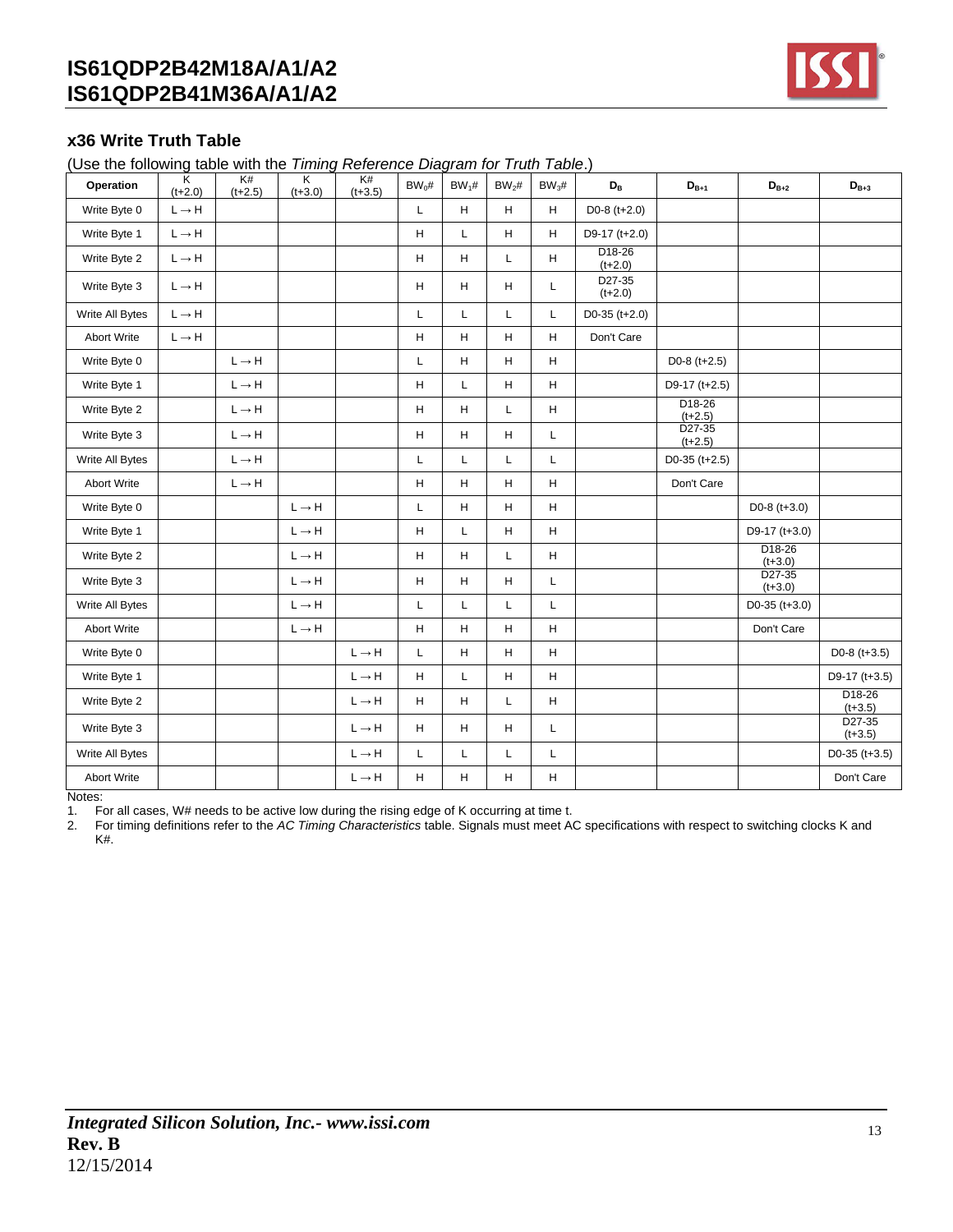

## **Electrical Specifications**

### **Absolute Maximum Ratings**

| <b>Parameter</b>         | Symbol                    | Min    | Max           | <b>Units</b> |
|--------------------------|---------------------------|--------|---------------|--------------|
| Power Supply Voltage     | V <sub>DD</sub>           | $-0.5$ | 2.9           |              |
| I/O Power Supply Voltage | V <sub>DDQ</sub>          | $-0.5$ | 2.9           |              |
| DC Input Voltage         | V <sub>IN</sub>           | $-0.5$ | $V_{DD}$ +0.3 |              |
| Data Out Voltage         | V <sub>DOUT</sub>         | $-0.5$ | 2.6           |              |
| Junction Temperature     | T,                        |        | 110           | °C           |
| Storage Temperature      | $\mathsf{T}_{\text{STG}}$ | $-55$  | $+125$        | °C           |

Note:

Stresses greater than those listed in this table can cause permanent damage to the device. This is a stress rating only and functional operation of the device at these or any other conditions above those indicated in the operational sections of this datasheet is not implied. Exposure to absolute maximum rating conditions for extended periods may affect reliability.

### **Operating Temperature Range**

| <b>Temperature Range</b> | <b>Symbol</b> | Min | Max | Units  |
|--------------------------|---------------|-----|-----|--------|
| Commercial               |               |     | +70 | $\sim$ |
| Industrial               |               | -40 | +85 | $\sim$ |

### **DC Electrical Characteristics**

(Over the Operating Temperature Range,  $V_{DP}=1.8V\pm5\%$ )

| <b>Parameter</b>                                                                                                                                     | Symbol                                                             | Min            | Max                      | <b>Units</b> | <b>Notes</b> |
|------------------------------------------------------------------------------------------------------------------------------------------------------|--------------------------------------------------------------------|----------------|--------------------------|--------------|--------------|
| x36 Average Power Supply Operating Current<br>$(l_{\text{OUT}}=0, V_{\text{IN}}=V_{\text{IH}}$ or $V_{\text{II}}$ )                                  | $I_{DD22}$<br>$I_{DD25}$<br>I <sub>DD30</sub><br>I <sub>DD33</sub> |                | 620<br>580<br>560<br>520 | mA           | 1,2          |
| x18 Average Power Supply Operating Current<br>$(IOUT=0, VIN=VIH$ or $VIL$ )                                                                          | $I_{DD22}$<br>$I_{DD25}$<br>I <sub>DD30</sub><br>I <sub>DD33</sub> |                | 570<br>530<br>510<br>470 | mA           | 1,2          |
| Power Supply Standby Current<br>$(R#=V_{H}$ , W#=V <sub>IH</sub> . All other inputs=V <sub>IH</sub> or V <sub>IL</sub> , $I_{H}=0$ )                 | IsB22<br>$I_{SB25}$<br>IsB30<br>ISB <sub>33</sub>                  |                | 290<br>280<br>270<br>260 | mA           | 1,2          |
| Input leakage current<br>( $0 \leq V_{\mathsf{IN}} \leq V_{\mathsf{DDQ}}$ for all input balls except $V_{\mathsf{REF}}$ , ZQ, TCK,<br>TMS, TDI ball) | Īц                                                                 | $-2$           | $+2$                     | μA           | 3,4          |
| Output leakage current<br>$(0 \le V_{\text{OUT}} \le V_{\text{DDQ}}$ for all output balls except TDO ball; Output<br>must be disabled.)              | <b>I</b> LO                                                        | $-2$           | $+2$                     | μA           |              |
| Output "high" level voltage (IoH=-100uA, Nominal ZQ)                                                                                                 | V <sub>он</sub>                                                    | $V_{DDQ}$ -0.2 | V <sub>DDQ</sub>         | $\vee$       |              |
| Output "low" level voltage (lou= 100uA, Nominal ZQ)                                                                                                  | $V_{OL}$                                                           | $V_{SS}$       | $V_{SS}$ +0.2            | $\vee$       |              |

Notes:

1. IOUT = chip output current.

2. The numeric suffix indicates the part operating at speed, as indicated in *AC Timing Characteristics* table (that is, I<sub>DD25</sub> indicates 2.5ns cycle time).

3. ODT must be disabled.

4. Balls with ODT and DOFF# do not follow this spec,  $I_{LI} = \pm 100uA$ .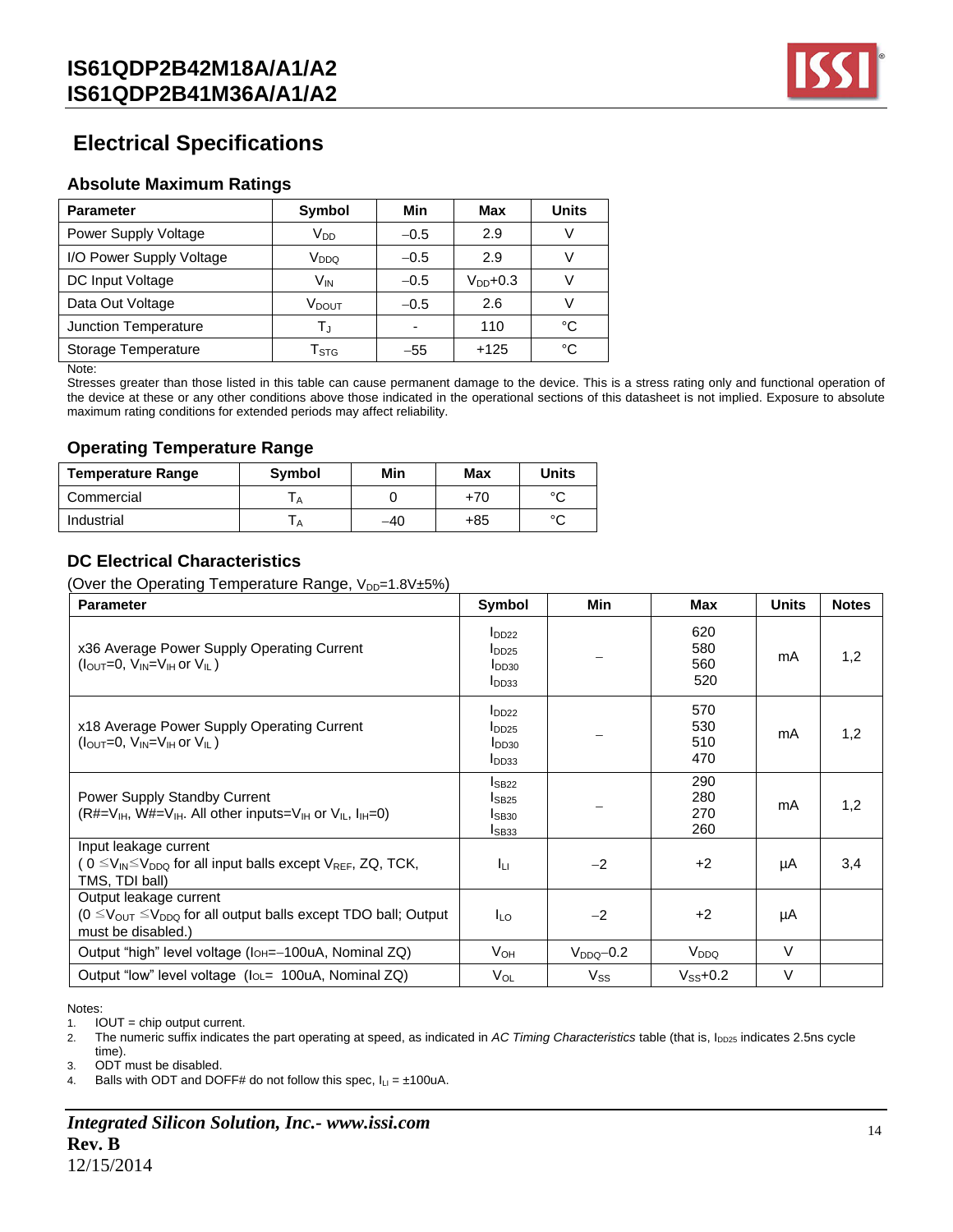

### **Recommended DC Operating Conditions**

#### (Over the Operating Temperature Range)

| <b>Parameter</b>             | $\tilde{\phantom{a}}$<br>Symbol | Min            | <b>Typical</b> | Max           | <b>Units</b> | <b>Notes</b> |
|------------------------------|---------------------------------|----------------|----------------|---------------|--------------|--------------|
| Supply Voltage               | $V_{DD}$                        | $1.8 - 5\%$    | 1.8            | $1.8 + 5%$    |              |              |
| Output Driver Supply Voltage | V <sub>DDQ</sub>                | 1.4            | 1.5            | $V_{DD}$      |              |              |
| Input High Voltage           | Vıн                             | $V_{RFF}$ +0.1 |                | $V_{DDO}+0.2$ |              | 1, 2         |
| Input Low Voltage            | $V_{IL}$                        | $-0.2$         |                | $V_{REF}-0.1$ |              | 1, 3         |
| Input Reference Voltage      | $V_{REF}$                       | 0.68           | 0.75           | 0.95          |              | 1, 5         |
| Clock Signal Voltage         | V <sub>IN-CLK</sub>             | $-0.2$         |                | $VDDO+0.2$    |              | 1.4          |

Notes:

1. All voltages are referenced to  $V_{SS}$ . All  $V_{DD}$ ,  $V_{DDQ}$ , and  $V_{SS}$  pins must be connected.

2. VIH(max) AC = See *0vershoot and Undershoot Timings*.

3. VIL(min) AC = See *0vershoot and Undershoot Timings*.

4. VIN-CLK specifies the maximum allowable DC excursions of each clock (K and K#).

5. Peak-to-peak AC component superimposed on  $V_{REF}$  may not exceed 5% of  $V_{REF}$ .

### **Overshoot and Undershoot Timings**

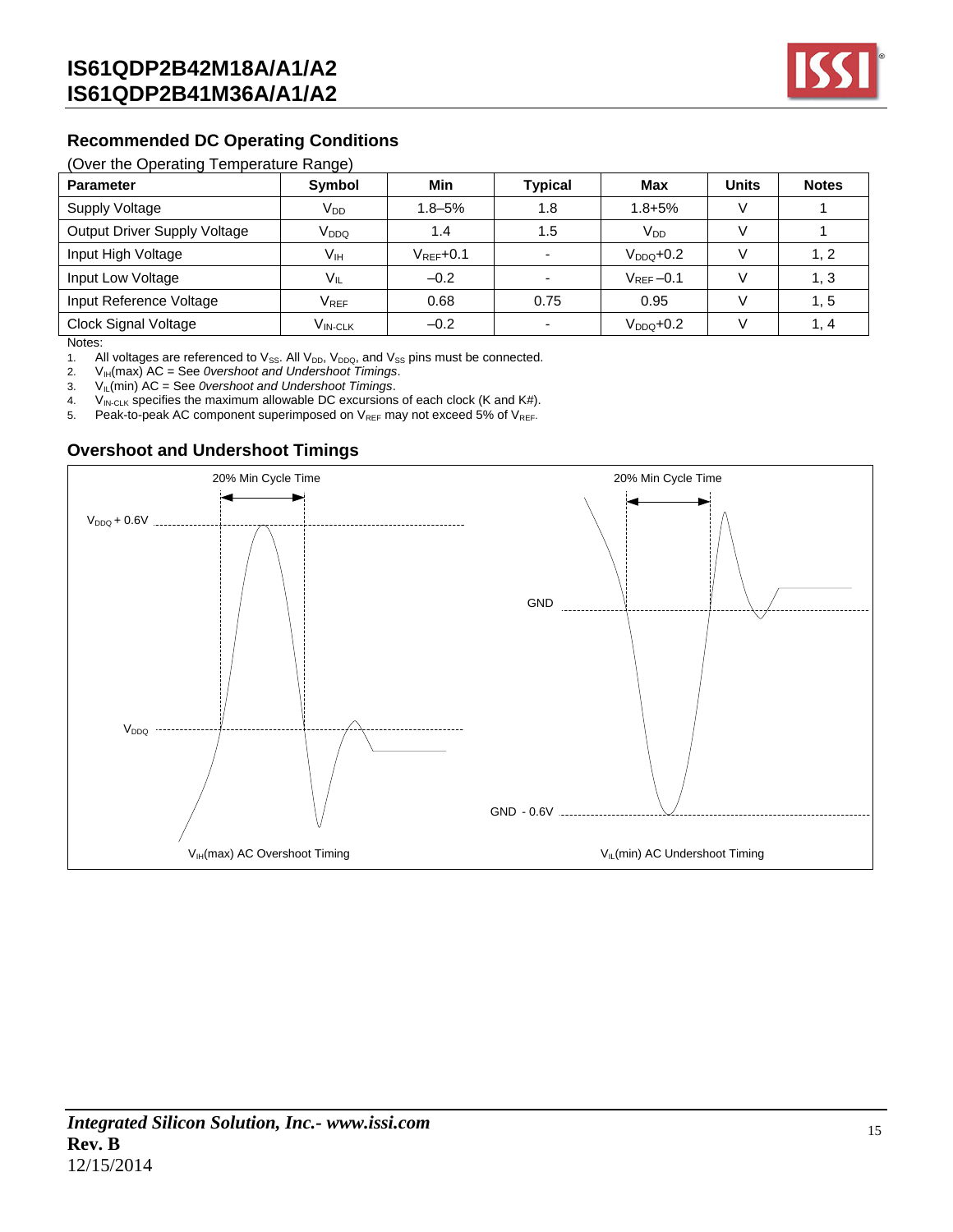

### **Typical AC Input Characteristics**

| <b>Parameter</b>       | Symbol                  | Min                 | Max                    | <b>Units</b> | <b>Notes</b> |
|------------------------|-------------------------|---------------------|------------------------|--------------|--------------|
| AC Input Logic HIGH    | V <sub>IH</sub> (AC)    | $V_{\rm{RFF}}$ +0.2 |                        |              | 1, 2, 3, 4   |
| AC Input Logic LOW     | $V_{II}$ (AC)           |                     | $V_{\text{RFF}}$ -0.2  |              | 1, 2, 3, 4   |
| Clock Input Logic HIGH | $V_{\text{IH-CLK}}(AC)$ | $V_{\rm{RFF}}$ +0.2 |                        |              | 1, 2, 3      |
| Clock Input Logic LOW  | $V_{IL-CLK}(AC)$        |                     | $V_{\text{RFF}} - 0.2$ |              | 1, 2, 3      |

Notes:

1. The peak-to-peak AC component superimposed on  $V_{REF}$  may not exceed 5% of the DC component of  $V_{REF}$ .<br>2. Performance is a function of  $V_{IH}$  and  $V_{IL}$  levels to clock inputs.

Performance is a function of  $V_{IH}$  and  $V_{IL}$  levels to clock inputs.

3. See the *AC Input Definition* diagram.

4. See the *AC Input Definition* diagram. The signals should swing monotonically with no steps rail-to-rail with input signals never ringing back past  $V_{IH}$  (AC) and  $V_{IL}$  (AC) during the input setup and input hold window.  $V_{IH}$  (AC) and  $V_{IL}$  (AC) are used for timing purposes only.

### **AC Input Definition**



#### **PBGA Thermal Characteristics**

| <b>Parameter</b>                                              | Symbol     | 13x15 BGA | <b>15x17 BGA</b> | <b>Units</b> |
|---------------------------------------------------------------|------------|-----------|------------------|--------------|
| Thermal resistance (junction to ambient at airflow = $1m/s$ ) | $R_{0,IA}$ | 19.6      | 18.0             | °C/W         |
| Thermal resistance (junction to pins)                         | $R_{0,IB}$ | 4.02      | 3.30             | °C/W         |
| Thermal resistance (junction to case)                         | Rejc       | 4.53      | 4.20             | °C/W         |

Note: these parameters are guaranteed by design and tested by a sample basis only.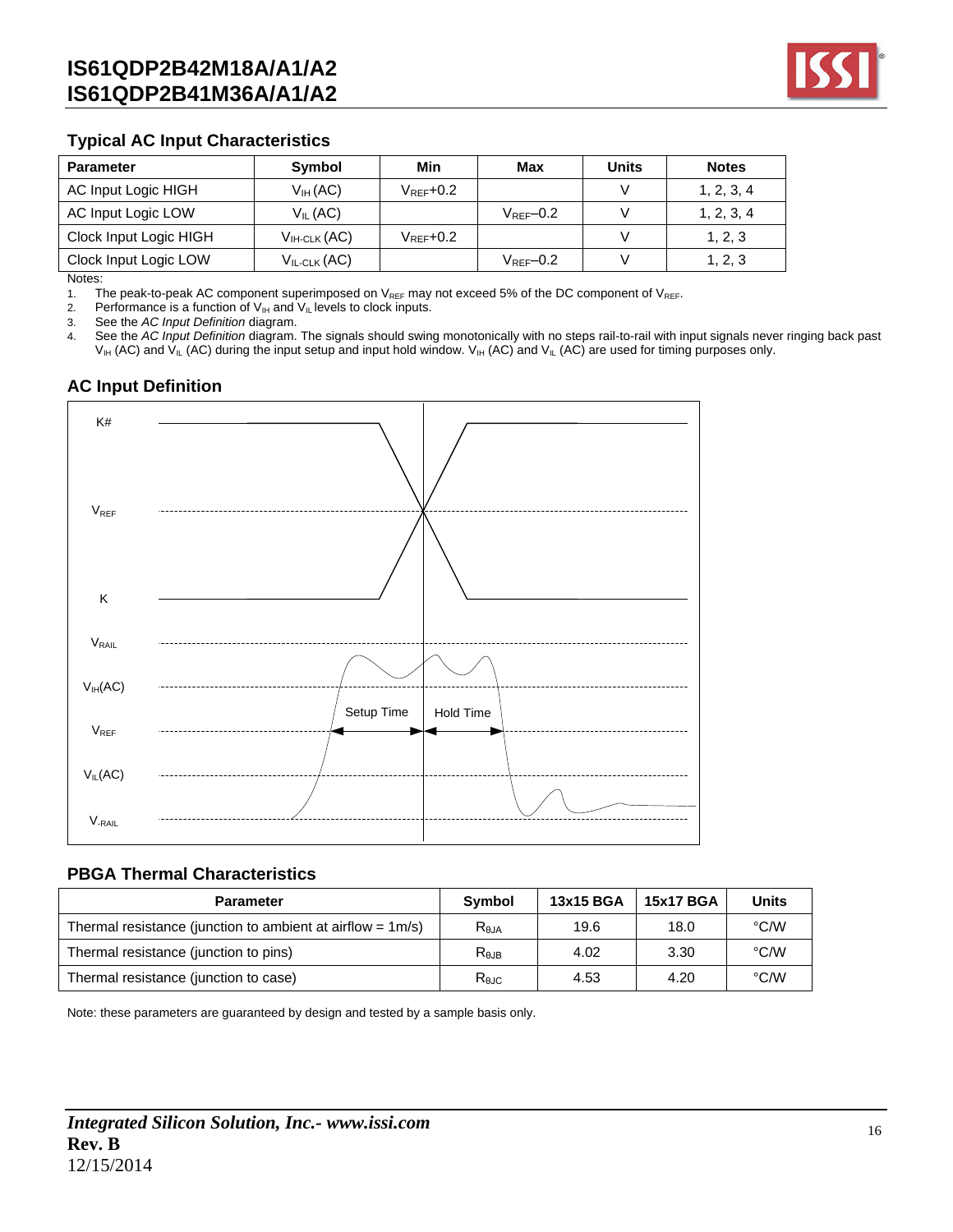

### **Pin Capacitance**

| <b>Parameter</b>                                | <b>Symbol</b>             | <b>Test Condition</b>                                     | <b>Max</b> | <b>Units</b> |
|-------------------------------------------------|---------------------------|-----------------------------------------------------------|------------|--------------|
| Input or output capacitance except D and Q pins | $C_{IN}$ , $C_{O}$        |                                                           |            | рF           |
| D and Q capacitance (D0–Dx, Q0-Qx)              | $C_{DQ}$                  | $TA = 25^{\circ}C$ , $f = 1$ MHz, $VDD = 1.8V$ , $VDDQ =$ |            | рF           |
| Clocks Capacitance (K, K, C, C)                 | $\mathtt{C}_\mathtt{CLK}$ | 1.5V                                                      |            |              |

Note: these parameters are guaranteed by design and tested by a sample basis only.

### **Programmable Impedance Output Driver DC Electrical Characteristics**

#### (Over the Operating Temperature Range, V<sub>DD</sub>=1.8V±5%, V<sub>DDQ</sub>=1.5V/1.8V)

| <b>Parameter</b>          | <b>Symbol</b> | Min                       | <b>Max</b>          | Units | <b>Notes</b> |
|---------------------------|---------------|---------------------------|---------------------|-------|--------------|
| Output Logic HIGH Voltage | Vон           | $V_{DDQ}$ /2 -0.12        | $V_{DDQ}$ /2 + 0.12 |       | ں ا          |
| Output Logic LOW Voltage  | VOL           | V <sub>DDQ</sub> /2 -0.12 | $V_{DDQ}/2 + 0.12$  |       | າ າ<br>د. ک  |

Notes:<br>1. F For 175Ω $\square\square$ ≤ RQ ≤ $\square$ 350Ω:



 $(RQ)$ J J  $|$   $|$   $\alpha$   $|$   $=$   $\cdot$ 2

 $\left(\frac{1}{5}\right)$ 3. Parameter Tested with  $RQ=250\Omega$  and  $V_{DDQ}=1.5V$ 

### **AC Test Conditions**

#### (Over the Operating Temperature Range,  $V_{DD}=1.8V\pm5\%$ )

| <b>Parameter</b>                  | Symbol                  | <b>Conditions</b> | <b>Units</b> | <b>Notes</b> |
|-----------------------------------|-------------------------|-------------------|--------------|--------------|
| Output Drive Power Supply Voltage | V <sub>DDQ</sub>        | 1.5               |              | 2            |
| Input Logic HIGH Voltage          | V <sub>IH</sub>         | 1.25              |              |              |
| Input Logic LOW Voltage           | $V_{IL}$                | 0.25              |              |              |
| Input Reference Voltage           | $V_{REF}$               | 0.75              |              |              |
| Input Rise Time                   | $\mathsf T_{\mathsf R}$ | 2                 | V/ns         |              |
| Input Fall Time                   | ТF                      | $\overline{c}$    | V/ns         |              |
| Output Timing Reference Level     |                         | $V_{DDQ}/2$       |              |              |
| <b>Clock Reference Level</b>      |                         | 0.75              | V            |              |
| <b>Output Load Conditions</b>     |                         |                   |              | 1, 2         |
| Notes:                            |                         |                   |              |              |

1. See *AC Test Loading.*

2. Parameters are tested with RQ=250Ω and VDDQ=1.5V, but ISSI devices are able to support V<sub>DDQ</sub>=1.4V to V<sub>DD</sub>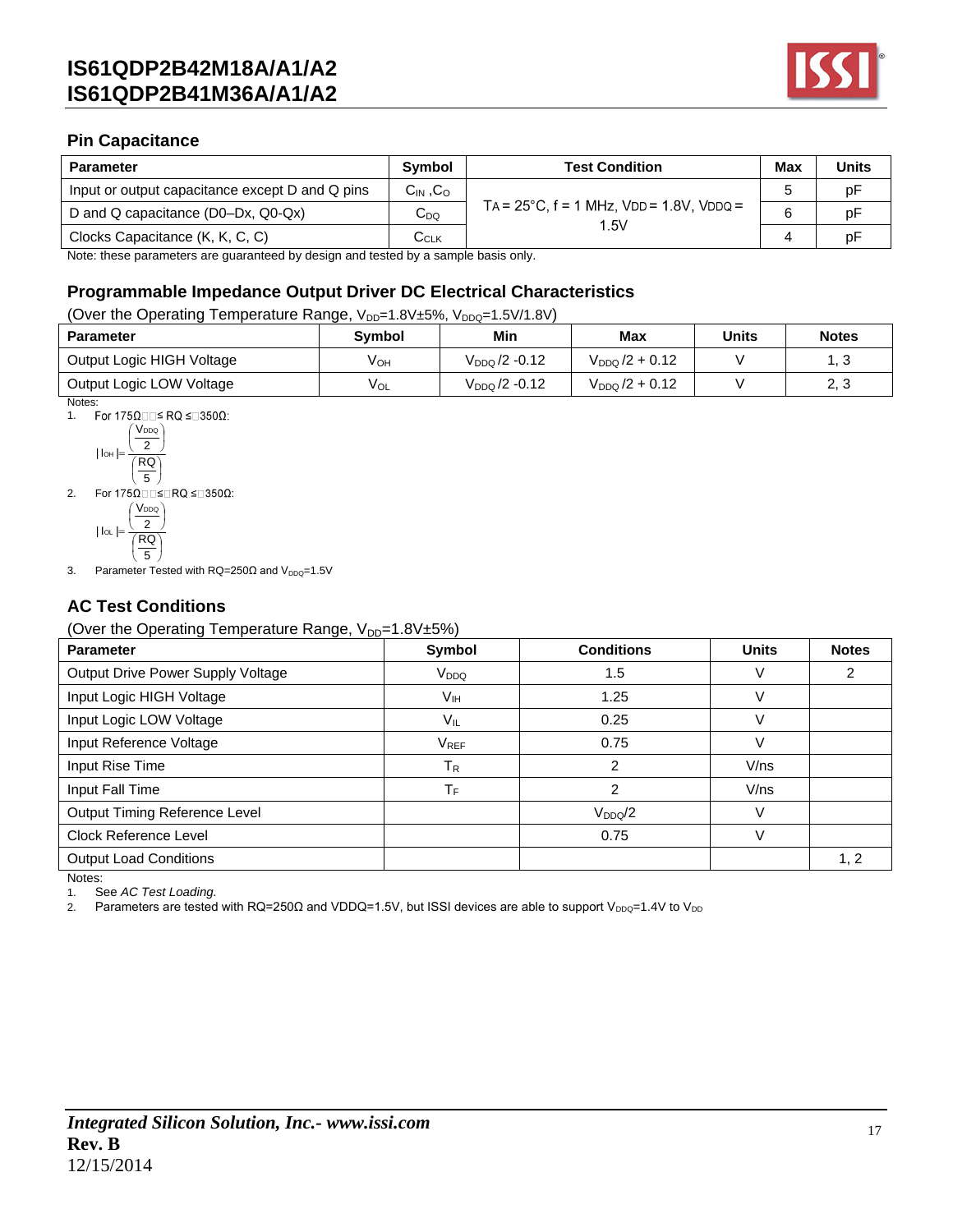

### **AC Test Loading**

(a) Unless otherwise noted, AC test loading assume this condition.



(b) tCHQZ and tCHQX1 are specified with 5pF load capacitance and measured when transition occurs ±100mV from the steady state voltage.



(c)TDO

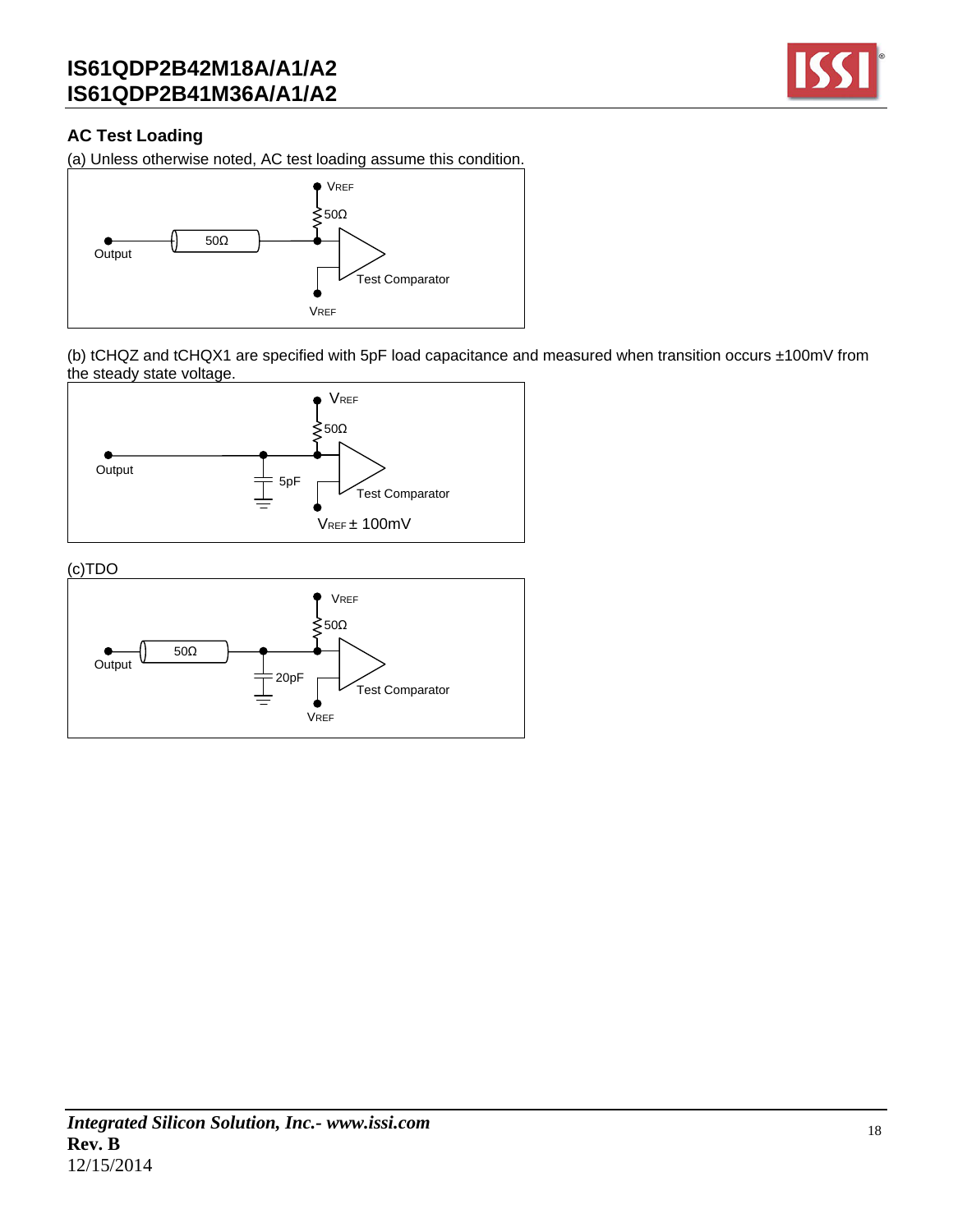

### **AC Timing Characteristics**

(Over the Operating Temperature Range,  $V_{DD}=1.8V+5\%$ ,  $V_{DDQ}=1.5V/1.8V$ )

| Parameter                                                 | Symbol             | 22 (450MHz) |      | 25 (400MHz) |      | 30 (333MHz) |            |         | 33 (300MHz) | Units  | <b>Notes</b>   |
|-----------------------------------------------------------|--------------------|-------------|------|-------------|------|-------------|------------|---------|-------------|--------|----------------|
|                                                           |                    | Min         | Max  | Min         | Max  | Min         | <b>Max</b> | Min     | Max         |        |                |
| Clock                                                     |                    |             |      |             |      |             |            |         |             |        |                |
| Clock Cycle Time (K, K#)                                  | tKHKH              | 2.2         | 8.40 | 2.50        | 8.40 | 3.00        | 8.4        | 3.33    | 8.4         | ns     |                |
| Clock Phase Jitter (K, K#)                                | tKC var            |             | 0.15 |             | 0.20 |             | 0.3        |         | 0.3         | ns     | 4              |
| Clock High Time (K, K#)                                   | tKHKL              | 0.4         |      | 0.4         |      | 0.4         |            | 0.4     |             | cycle  |                |
| Clock Low Time (K, K#)                                    | tKLKH              | 0.4         |      | 0.4         |      | 0.4         |            | 0.4     |             | cycle  |                |
| Clock to Clock# (K, K#)                                   | tKHK#H             | 0.99        |      | 1.10        |      | 1.35        |            | 1.50    |             | ns     |                |
| DLL Lock Time (K)                                         | tKC lock           | 2048        |      | 2048        |      | 2048        |            | 2048    |             | cycles | 5              |
| Doff Low period to DLL reset                              | tDoffLowToReset    | 5           |      | 5           |      | 5           |            | 5       |             | ns     |                |
| K static to DLL reset                                     | tKCreset           | 30          |      | 30          |      | 30          |            | 30      |             | ns     |                |
| <b>Output Times</b>                                       |                    |             |      |             |      |             |            |         |             |        |                |
| K, K# High to Output Valid                                | tCHQV              |             | 0.45 |             | 0.45 |             | 0.45       |         | 0.45        | ns     |                |
| K, K# High to Output Hold                                 | tCHQX              | $-0.45$     |      | $-0.45$     |      | $-0.45$     |            | $-0.45$ |             | ns     |                |
| K, K# High to Echo Clock Valid                            | tCHCQV             |             | 0.45 |             | 0.45 |             | 0.45       |         | 0.45        | ns     |                |
| K, K# High to Echo Clock Hold                             | tCHCQX             | $-0.45$     |      | $-0.45$     |      | $-0.45$     |            | $-0.45$ |             | ns     |                |
| CQ, CQ# High to Output Valid                              | tCQHQV             |             | 0.2  |             | 0.2  |             | 0.25       |         | 0.27        | ns     | 6              |
| CQ, CQ# High to Output Hold                               | tCQHQX             | $-0.2$      |      | $-0.2$      |      | $-0.25$     |            | $-0.27$ |             | ns     | 6              |
| K, High to Output High-Z                                  | tCHQZ              |             | 0.45 |             | 0.45 |             | 0.45       |         | 0.45        | ns     |                |
| K, High to Output Low-Z                                   | tCHQX1             | $-0.45$     |      | $-0.45$     |      | $-0.45$     |            | $-0.45$ |             | ns     |                |
| CQ, CQ# High to QVLD Valid                                | tQVLD              | $-0.20$     | 0.20 | $-0.20$     | 0.20 | $-0.25$     | 0.25       | $-0.27$ | 0.27        | ns     |                |
| <b>Setup Times</b>                                        |                    |             |      |             |      |             |            |         |             |        |                |
| Address valid to K rising edge                            | tAVKH              | 0.30        |      | 0.40        |      | 0.40        |            | 0.40    |             | ns     |                |
| R#, W# control inputs valid to K<br>rising edge           | tIVKH              | 0.30        |      | 0.40        |      | 0.40        |            | 0.40    |             | ns     | 2              |
| $BW_x#$ control inputs valid to K rising<br>edge          | tlVKH <sub>2</sub> | 0.25        |      | 0.28        |      | 0.30        |            | 0.30    |             | ns     | $\overline{2}$ |
| Data-in valid to K, K# rising edge                        | tDVKH              | 0.25        |      | 0.28        |      | 0.30        |            | 0.30    |             | ns     |                |
| <b>Hold Times</b>                                         |                    |             |      |             |      |             |            |         |             |        |                |
| K rising edge to address hold                             | tKHAX              | 0.30        |      | 0.40        |      | 0.40        |            | 0.40    |             | ns     | $\overline{c}$ |
| K rising edge to R#, W# control<br>inputs hold            | tKHIX              | 0.30        |      | 0.40        |      | 0.40        |            | 0.40    |             | ns     | 2              |
| K rising edge to BW <sub>x</sub> # control inputs<br>hold | tKHIX2             | 0.25        |      | 0.28        |      | 0.30        |            | 0.30    |             | ns     |                |
| K, K# rising edge to data-in hold                         | tKHDX              | 0.25        |      | 0.28        |      | 0.30        |            | 0.30    |             | ns     |                |

#### Notes:

1. All address inputs must meet the specified setup and hold times for all latching clock edges.

2. Control signals are R#, W#, BW<sub>0</sub>#, BW<sub>1</sub># and (BW<sub>2</sub>#, BW<sub>3</sub># for x36)

3. To avoid bus contention, at a given voltage and temperature tCHQX1 is bigger than tCHQZ. The specs as shown do not imply bus contention because tCHQX1 is a MIN parameter that is worst case at totally different test conditions (0 C, 1.9V) than tCHQZ, which is a MAX parameter (worst case at 70 C, 1.7V) It is not possible for two SRAMs on the same board to be at such different voltage and temperature. 4. Clock phase jitter is the variance from clock rising edge to the next expected clock rising edge.

5. V<sub>DD</sub> slew rate must be less than 0.1V DC per 50ns for DLL lock retention. DLL lock time begins once V<sub>DD</sub> and input clock are stable.

6. The data sheet parameters reflect tester guard bands and test setup variations.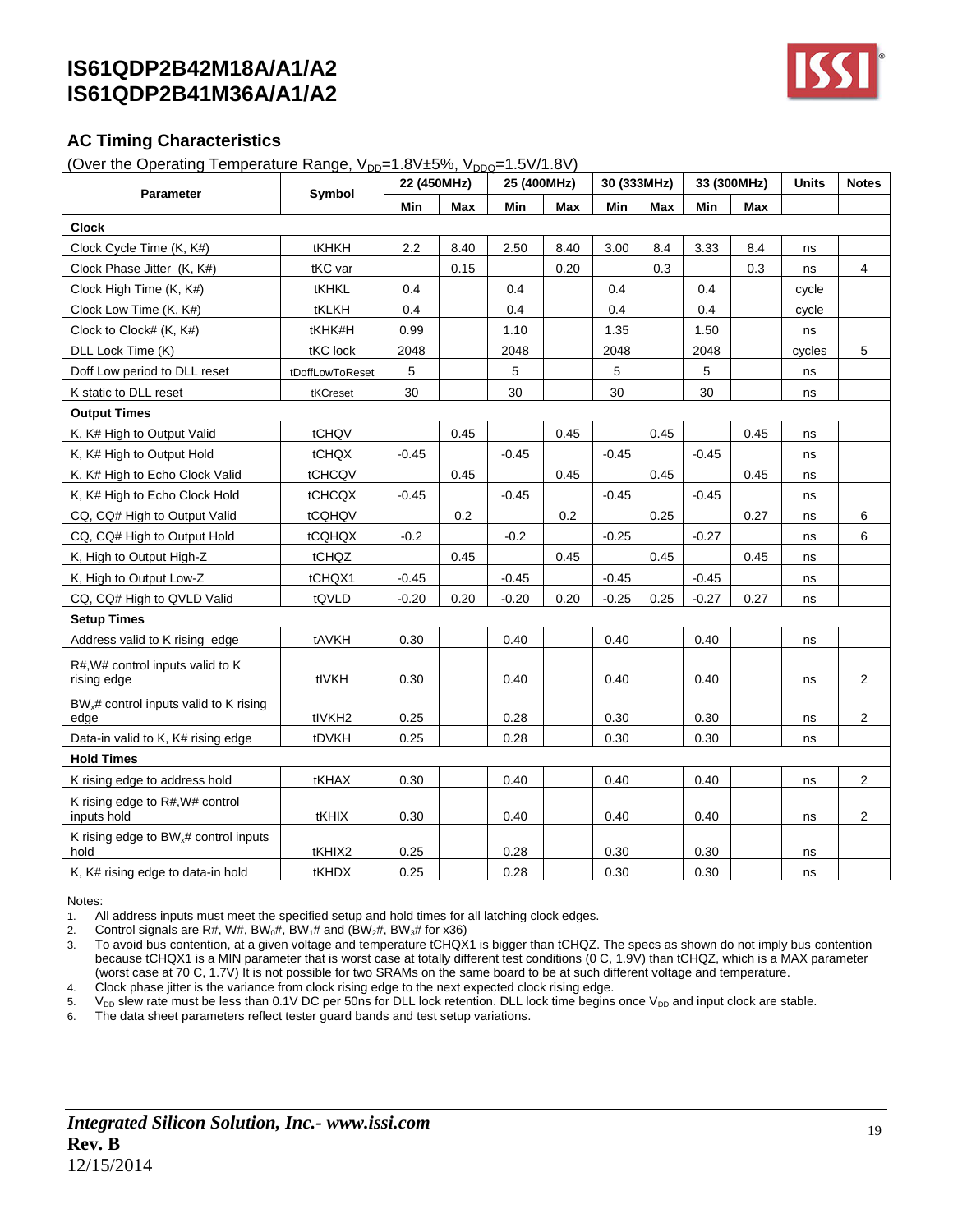

### **Read and Deselect Cycles Timing Diagram**



Notes:

1. Q1-0 , Q1-1, Q1-2, and Q1-3 refer to the output from address A1, Internal burst counter will assign them separately.

2. Outputs are disabled one cycle after NOP.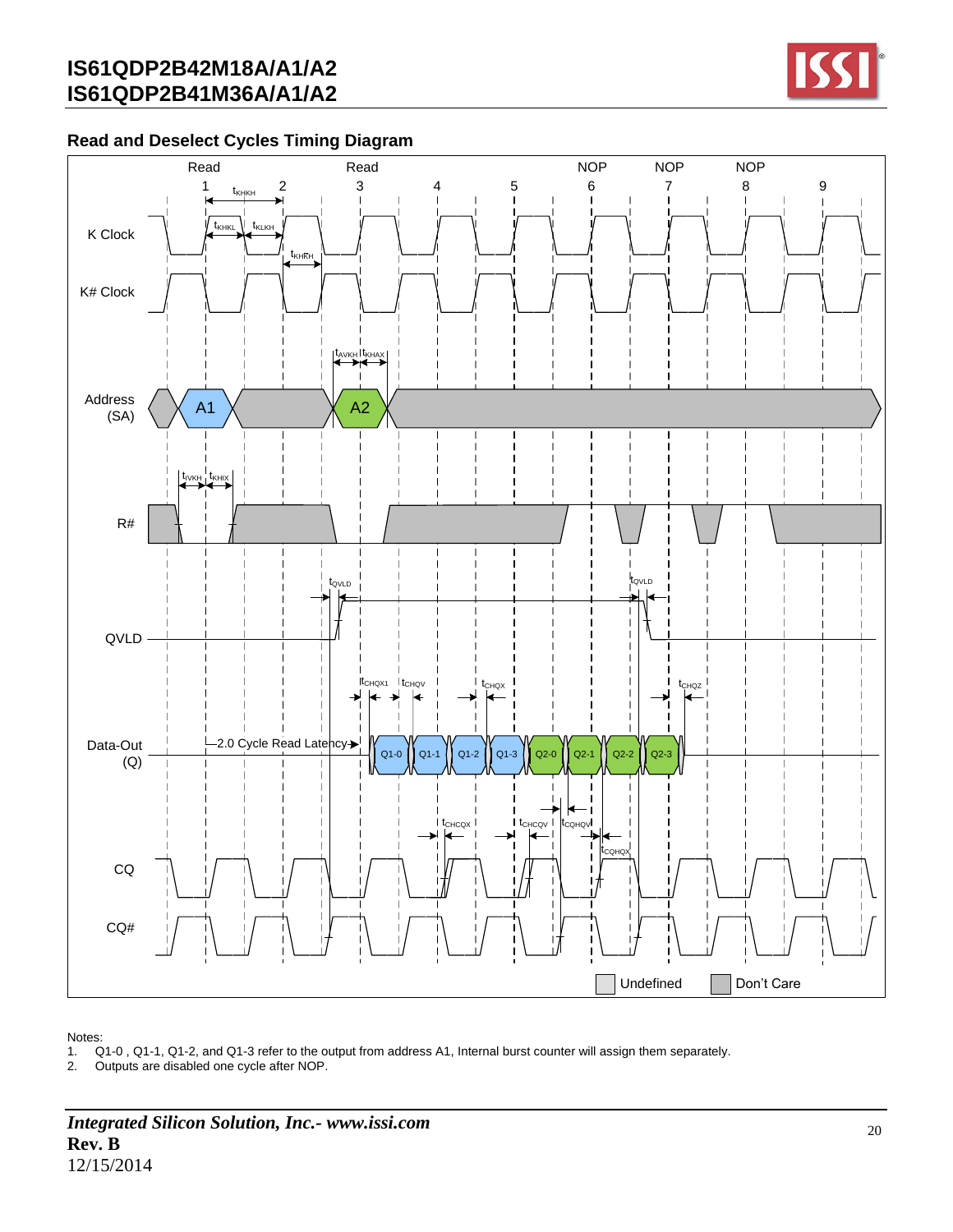

### **Write and NOP Timing Diagram**



Notes:

- 1. D1-0 , D1-1, D1-2, and D1-3 refer to the output from address A1, Internal burst counter will assign them separately.
- 2. B1-0 refers to all BWx# byte controls for D1-0. B1-1, B1-2, and B1-3 refer to all BWx# byte controls for D1-1, D1-2, and D1-3 respectively.
- 3. B2-0 refers to all BWx# byte controls for D2-0. B2-1, B2-2, and B2-3 refer to all BWx# byte controls for D2-1, D2-2, and D2-3 respectively.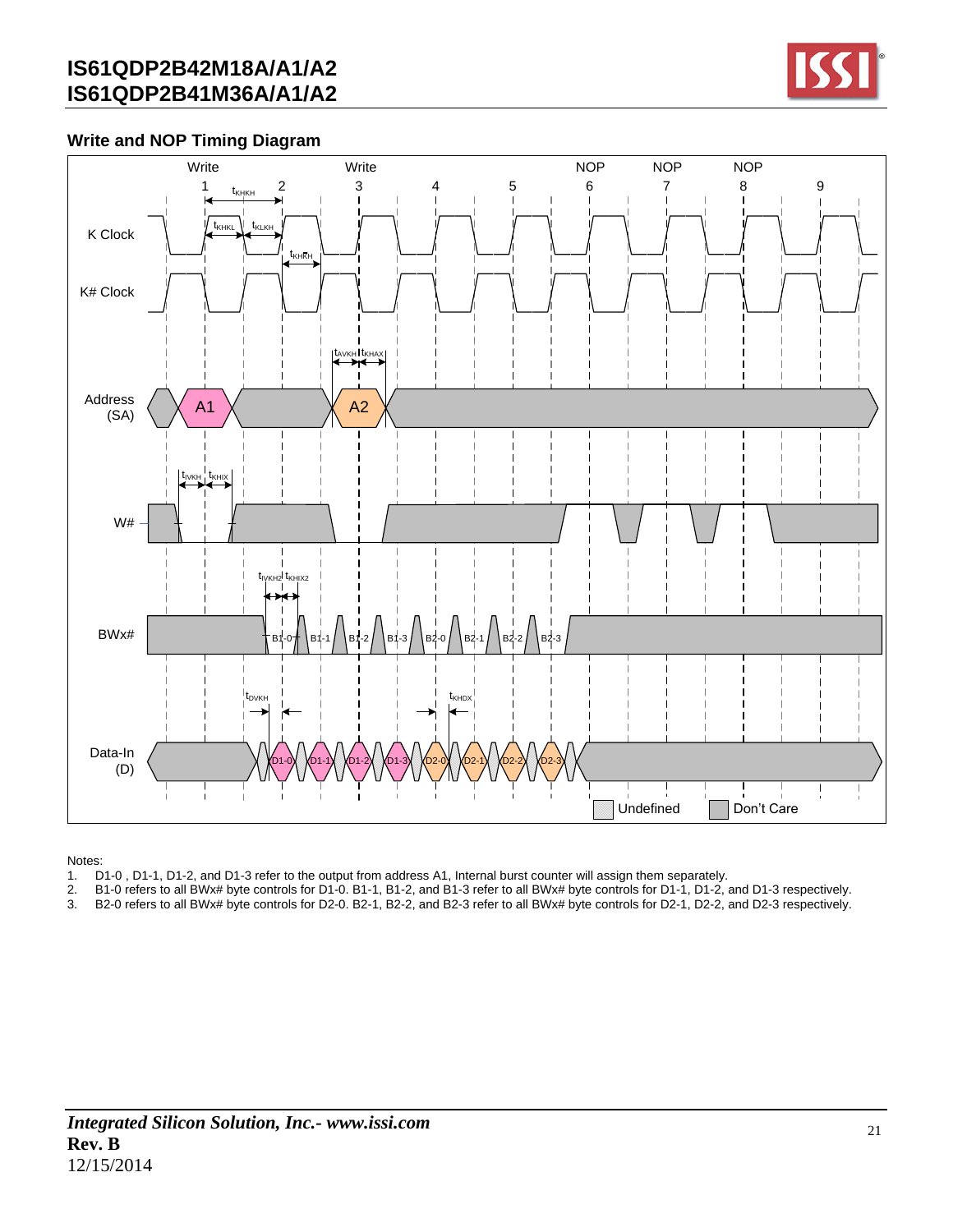

### **Read, Write, and NOP Timing Diagram**



Notes:

1. If address A3 = A2, data Q3-0 = D2-0, data Q3-1 = D2-1, data Q3-2 = D2-2, data Q3-3 = D2-3. Write data is forwarded immediately as read results.

2. B1-0 refers to all BWx# byte controls for D1-0. B1-1, B1-2, and B1-3 refer to all BWx# byte controls for D1-1, D1-2, and D1-3 respectively.

3. B2-0 refers to all BWx# byte controls for D2-0. B2-1, B2-2, and B2-3 refer to all BWx# byte controls for D2-1, D2-2, and D2-3 respectively.

4. Outputs are disabled one cycle after a NOP.

*Integrated Silicon Solution, Inc.- www.issi.com* **Rev. B** 12/15/2014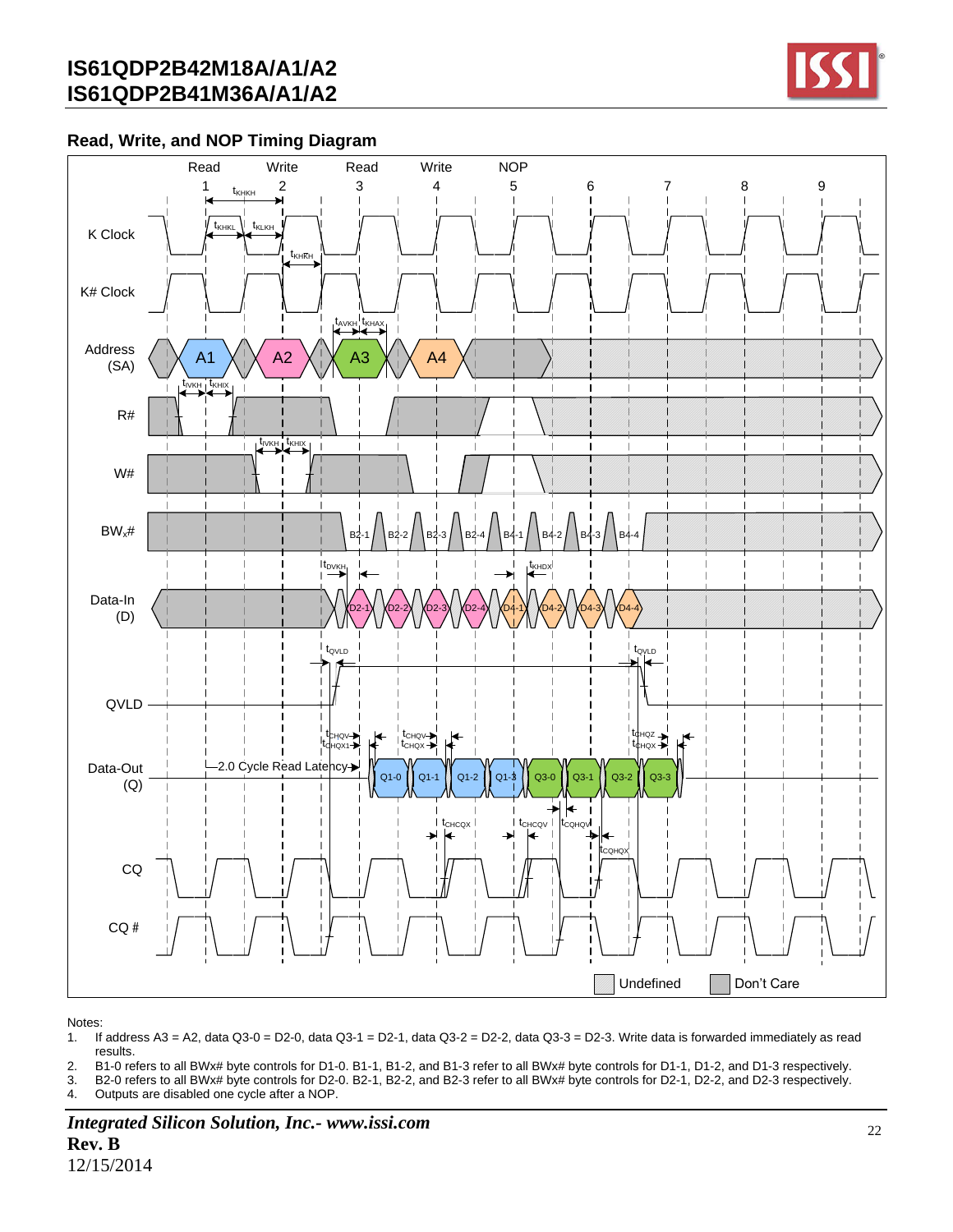

## **IEEE 1149.1 Serial Boundary Scan of JTAG**

These SRAMs incorporate a serial boundary scan Test Access Port (TAP) controller in 165 FBGA package. That is fully compliant with IEEE Standard 1149.1-2001. The TAP controller operates using standard 1.8 V interface logic levels.

### **Disabling the JTAG feature**

These SRAMs operate without using the JTAG feature. To disable the TAP controller, TCK must be tied Low (VSS) to prevent clocking of the device. TDI and TMS are internally pulled up and may be unconnected. They may alternatively be connected to VDD through a pull up resistor. TDO must be left unconnected. Upon power up, the device comes up in a reset state, which does not interfere with the operation of the device.

#### **Test Access Port Signal List: Test Clock (TCK)**

The test clock is to operate only TAP controller. All inputs are captured on the rising edge of TCK. All outputs are driven from the falling edge of TCK.

### **Test Mode Select (TMS)**

The TMS input is to set commands of the TAP controller and is sampled on the rising edge of TCK. This pin can be left unconnected at SRAM operation. The pin is pulled up internally to keep logic high level.

### **Test Data-In (TDI)**

The TDI pin is to receive serially input information into the instruction and data registers. It can be connected to the input of any of the registers. The register between TDI and TDO is chosen by the instruction that is loaded into the TAP instruction register. For information on loading the instruction register (Refer to the TAP Controller State Diagram). TDI is internally pulled up and can be unconnected at SRAM. TDI is connected to the most significant bit (MSB) on any register.

### **Test Data-Out (TDO)**

The TDO pin is to drive serially clock data out from the JTAG registers. The output is active, depending upon the current state of the TAP state machine (Refer to instruction codes). The output changes on the falling edge of TCK. TDO is connected to the least significant bit (LSB) of any register.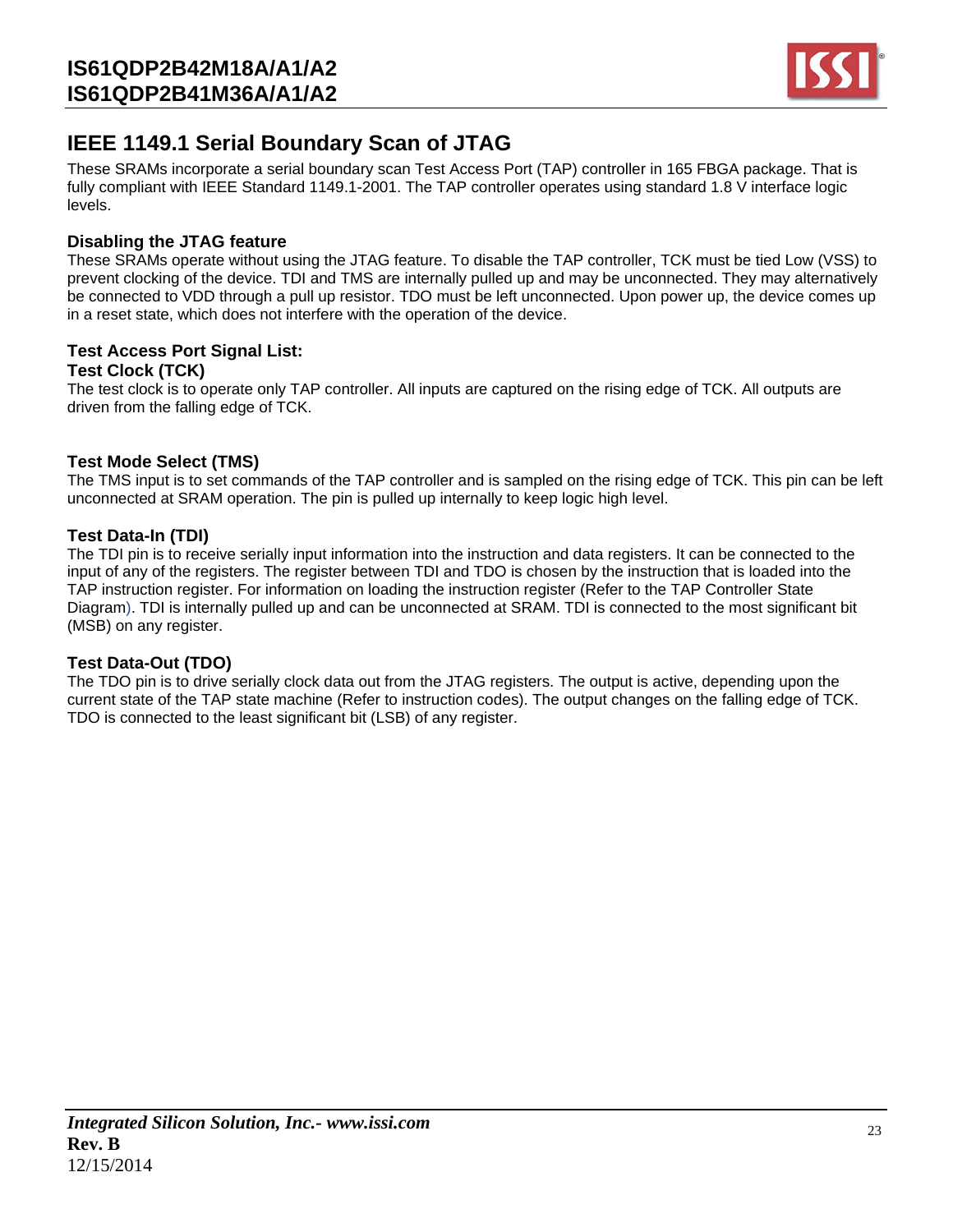

### **TAP Controller State and Block Diagram**



### **TAP Controller State Machine**



### *Integrated Silicon Solution, Inc.- www.issi.com* **Rev. B** 12/15/2014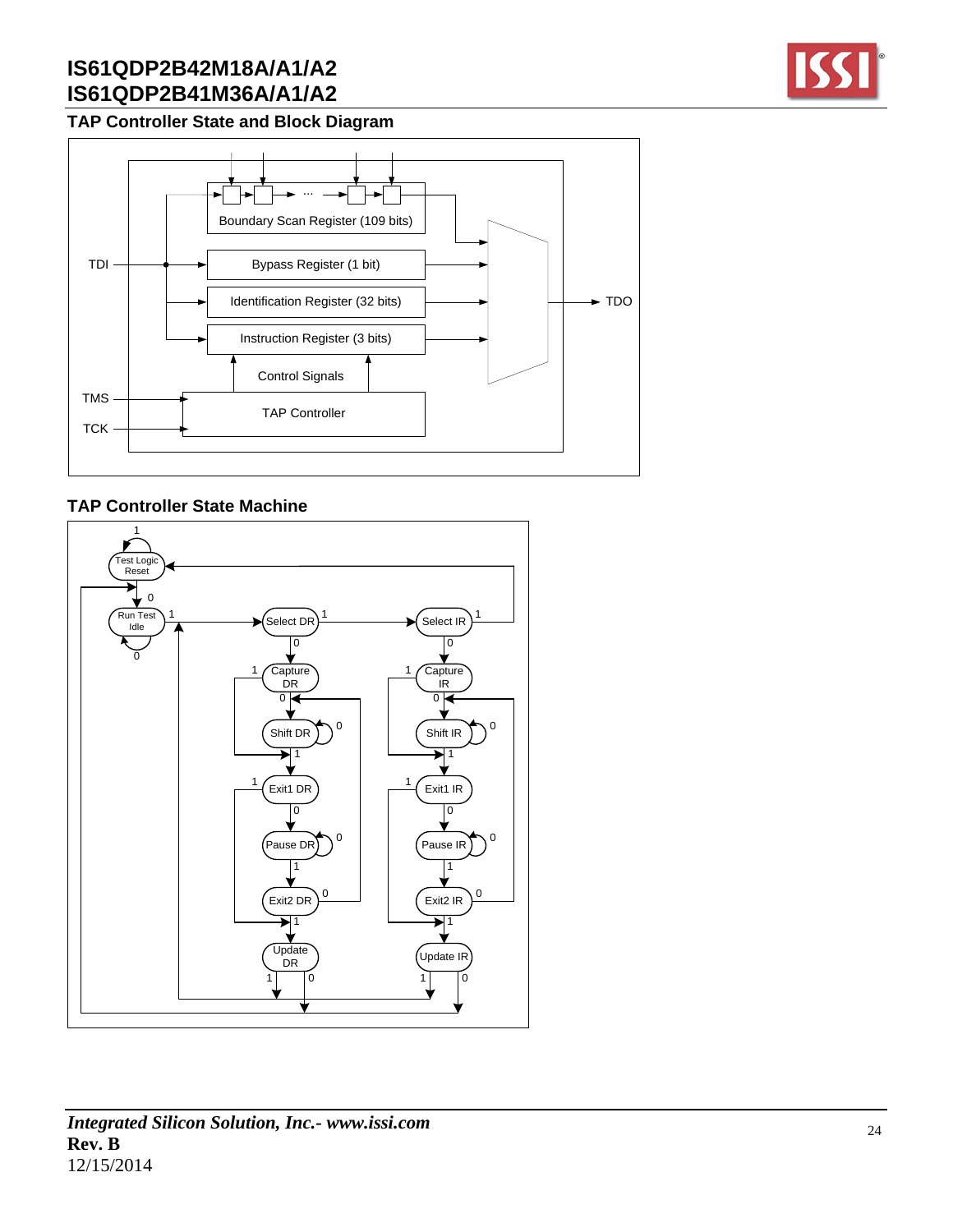

### **Performing a TAP Reset**

A Reset is performed by forcing TMS HIGH (VDD) for five rising edges of TCK. This Reset does not affect the operation of the SRAM and can be performed while the SRAM is operating. At power up, the TAP is reset internally to ensure that TDO comes up in a High Z state.

### **TAP Registers**

Registers are connected between the TDI and TDO pins and allow data to be scanned into and out of the SRAM test circuitry. Only one register can be selected at a time through the instruction registers. Data is serially loaded into the TDI pin on the rising edge of TCK and output on the TDO pin on the falling edge of TCK.

### **Instruction Register**

This register is loaded during the update-IR state of the TAP controller. Three-bit instructions can be serially loaded into the instruction register. At power-up, the instruction register is loaded with the IDCODE instruction. It is also loaded with the IDCODE instruction if the controller is placed in a reset state as described in the previous section. When the TAP controller is in the capture-IR state, the two LSBs are loaded with a binary "01" pattern to allow for fault isolation of the board-level serial test data path.

### **Bypass Register**

The bypass register is a single-bit register that can be placed between the TDI and TDO balls. It is to skip certain chips without serial boundary scan. This allows data to be shifted through the SRAM with minimal delay. The bypass register is set LOW  $(V_{SS})$  when the BYPASS instruction is executed.

#### **Boundary Scan Register**

The boundary scan register is connected to all the input and output balls on the SRAM. Several No Connected(NC) balls are also included in the scan register to reserve other product options. The boundary scan register is loaded with the contents of the SRAM input and output ring when the TAP controller is in the capture-DR state and is then placed between the TDI and TDO balls when the controller is moved to the shift-DR state. The EXTEST, SAMPLE/PRELOAD, and SAMPLE Z instructions can be used to capture the contents of the input and output ring. Each bit corresponds to one of the balls on the SRAM package. The MSB of the register is connected to TDI, and the LSB is connected to TDO.

### **Identification (ID) Register**

The ID register is loaded with a vendor-specific, 32-bit code during the Capture-DR state when the IDCODE command is loaded in the instruction register. The IDCODE is hardwired into the SRAM and can be shifted out when the TAP controller is in the shift-DR state. The ID register has a vendor ID code and other information

### **TAP Instruction Set**

TAP Instruction Set is available to set eight instructions with the three bit instruction register and all combinations are listed in the TAP Instruction Code Table. Three of listed instructions on this table are reserved and must not be used. Instructions are loaded serially into the TAP controller during the Shift-IR state when the instruction register is placed between TDI and TDO. To execute an instruction once it is shifted in, the TAP controller must be moved into the Update-IR state.

### **IDCODE**

The IDCODE instruction causes a vendor-specific, 32-bit code to be loaded into the instruction register. It also places the instruction register between the TDI and TDO balls and allows the IDCODE to be shifted out of the device when the TAP controller enters the shift-DR state. The IDCODE instruction is loaded into the instruction register upon powerup or whenever the TAP controller is given a test logic reset state.

### **SAMPLE Z**

The SAMPLE Z instruction connects the boundary scan register between the TDI and TDO pins when the TAP controller is in a Shift-DR state. The SAMPLE Z command puts the output bus into a High Z state until the next command is supplied during the Update IR state.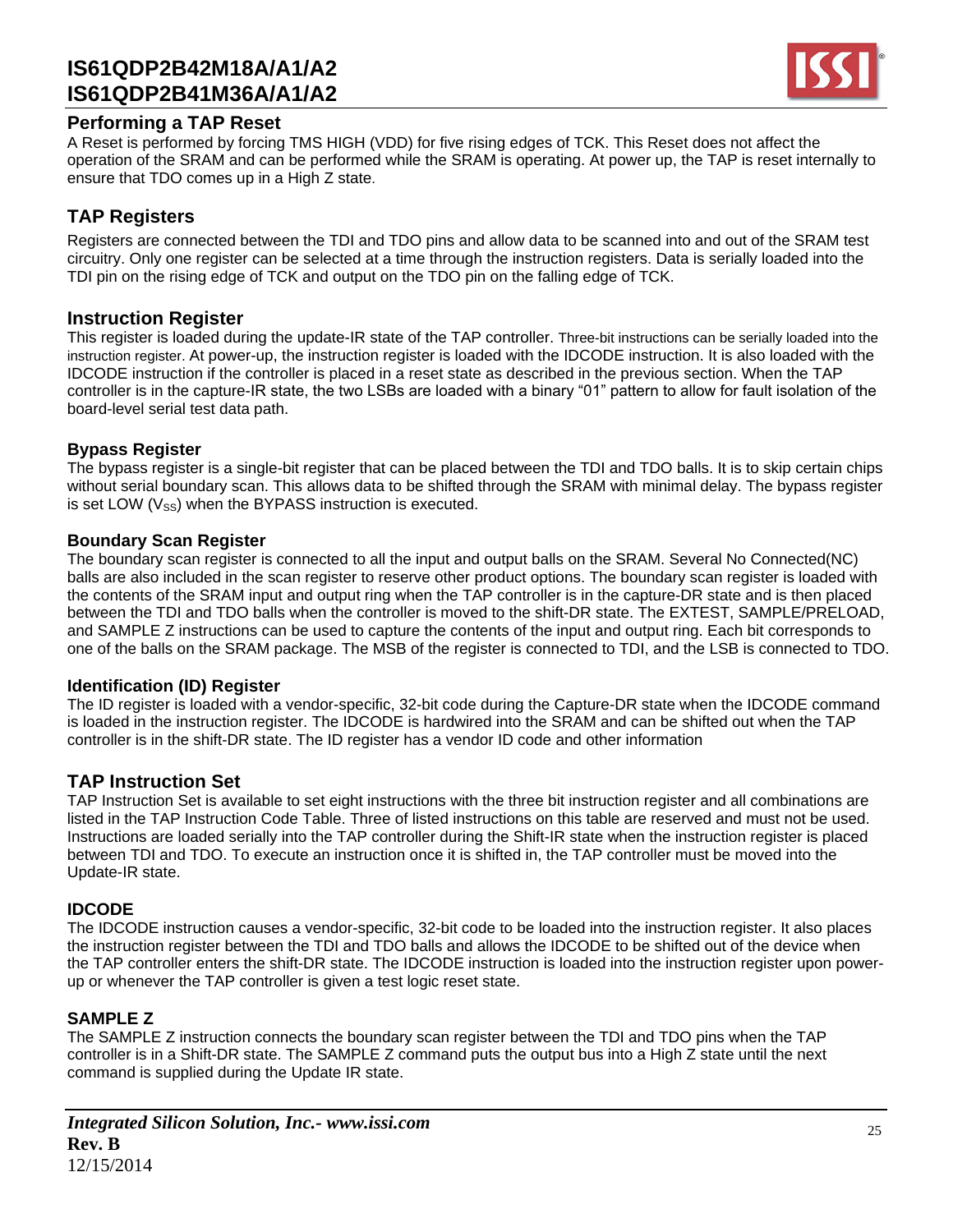### **SAMPLE/PRELOAD**

SAMPLE/PRELOAD is a IEEE 1149.1 basic instruction which connects the boundary scan register between the TDI and TDO pins when the TAP controller is in a Shift-DR state.. A snapshot of data on the inputs and output balls is captured in the boundary scan register when the TAP controller is in a Shift-DR state. The user must be aware that the TAP controller clock can only operate at a frequency up to 20 MHz, while the SRAM clock operates significantly faster. Because there is a large difference between the clock frequencies, it is possible that during the capture-DR state, an input or output will undergo a transition. The TAP may then try to capture a signal while in transition. This will not harm the device, but there is no guarantee as to the value that will be captured. Repeatable results may not be possible. To ensure that the boundary scan register will capture the correct value of a signal, the SRAM signal must be stabilized long enough to meet the TAP controller's capture setup plus hold time. The SRAM clock input might not be captured correctly if there is no way in a design to stop (or slow) the clock during a SAMPLE/ PRELOAD instruction. If this is an issue, it is still possible to capture all other signals and simply ignore the value of the CK and CK# captured in the boundary scan register. Once the data is captured, it is possible to shift out the data by putting the TAP into the shift-DR state. This places the boundary scan register between the TDI and TDO balls.

PRELOAD places an initial data pattern at the latched parallel outputs of the boundary scan register cells before the selection of another boundary scan test operation. The shifting of data for the SAMPLE and PRELOAD phases can occur concurrently when required, that is, while the data captured is shifted out, the preloaded data can be shifted in.

### **BYPASS**

When the BYPASS instruction is loaded in the instruction register and the TAP is placed in a shift-DR state, the bypass register is placed between TDI and TDO. The advantage of the BYPASS instruction is that it shortens the boundary scan path when multiple devices are connected together on a board.

#### **PRIVATE**

Do not use these instructions. They are reserved for future use and engineering mode.

#### **EXTEST**

The EXTEST instruction drives the preloaded data out through the system output pins. This instruction also connects the boundary scan register for serial access between the TDI and TDO in the Shift-DR controller state. IEEE Standard 1149.1 mandates that the TAP controller be able to put the output bus into a tri-state mode. The boundary scan register has a special bit located at bit #109. When this scan cell, called the "EXTEST output bus tri-state," is latched into the preload register during the Update-DR state in the TAP controller, it directly controls the state of the output (Qbus) pins, when the EXTEST is entered as the current instruction. When HIGH, it enables the output buffers to drive the output bus. When LOW, this bit places the output bus into a High Z condition. This bit can be set by entering the SAMPLE/PRELOAD or EXTEST command, and then shifting the desired bit into that cell during the Shift-DR state. During Update-DR, the value loaded into that shift-register cell latches into the preload register. When the EXTEST instruction is entered, this bit directly controls the output Q-bus pins. Note that this bit is pre-set LOW to enable the output when the device is powered up, and also when the TAP controller is in the Test-Logic-Reset state.

### **JTAG DC Operating Characteristics**

(Over the Operating Temperature Range,  $V_{DD}=1.8V+5\%)$ )

| - 33<br><b>Parameter</b>    | — ט י<br>Symbol  | Min    | <b>Max</b>               | <b>Units</b> | <b>Notes</b>            |
|-----------------------------|------------------|--------|--------------------------|--------------|-------------------------|
| JTAG Input High Voltage     | $V_{\text{I}H1}$ | 1.3    | $V_{DD}$ +0.3            | V            |                         |
| JTAG Input Low Voltage      | V <sub>IL1</sub> | $-0.3$ | 0.5                      | V            |                         |
| JTAG Output High Voltage    | $V_{OH1}$        | 1.4    | $\overline{\phantom{a}}$ | V            | $ I_{OH1} $ =2mA        |
| JTAG Output Low Voltage     | $V_{OL1}$        |        | 0.4                      | V            | $IOL1=2mA$              |
| JTAG Output High Voltage    | $\rm V_{OH2}$    | 1.6    | ۰                        | V            | $ I_{OH2} $ =100uA      |
| JTAG Output Low Voltage     | $V_{OL2}$        |        | 0.2                      |              | $IOL2=100uA$            |
| JTAG Input Leakage Current  | LIJTAG           | $-100$ | $+100$                   | uA           | $0 \leq$ Vin $\leq$ VDD |
| JTAG Output Leakage Current | <b>ILOJTAG</b>   | -5     | $+5$                     | uA           | $0 \le$ Vout $\le$ VDD  |

Notes:

1. All voltages referenced to VSS (GND); All JTAG inputs and outputs are LVTTL-compatible.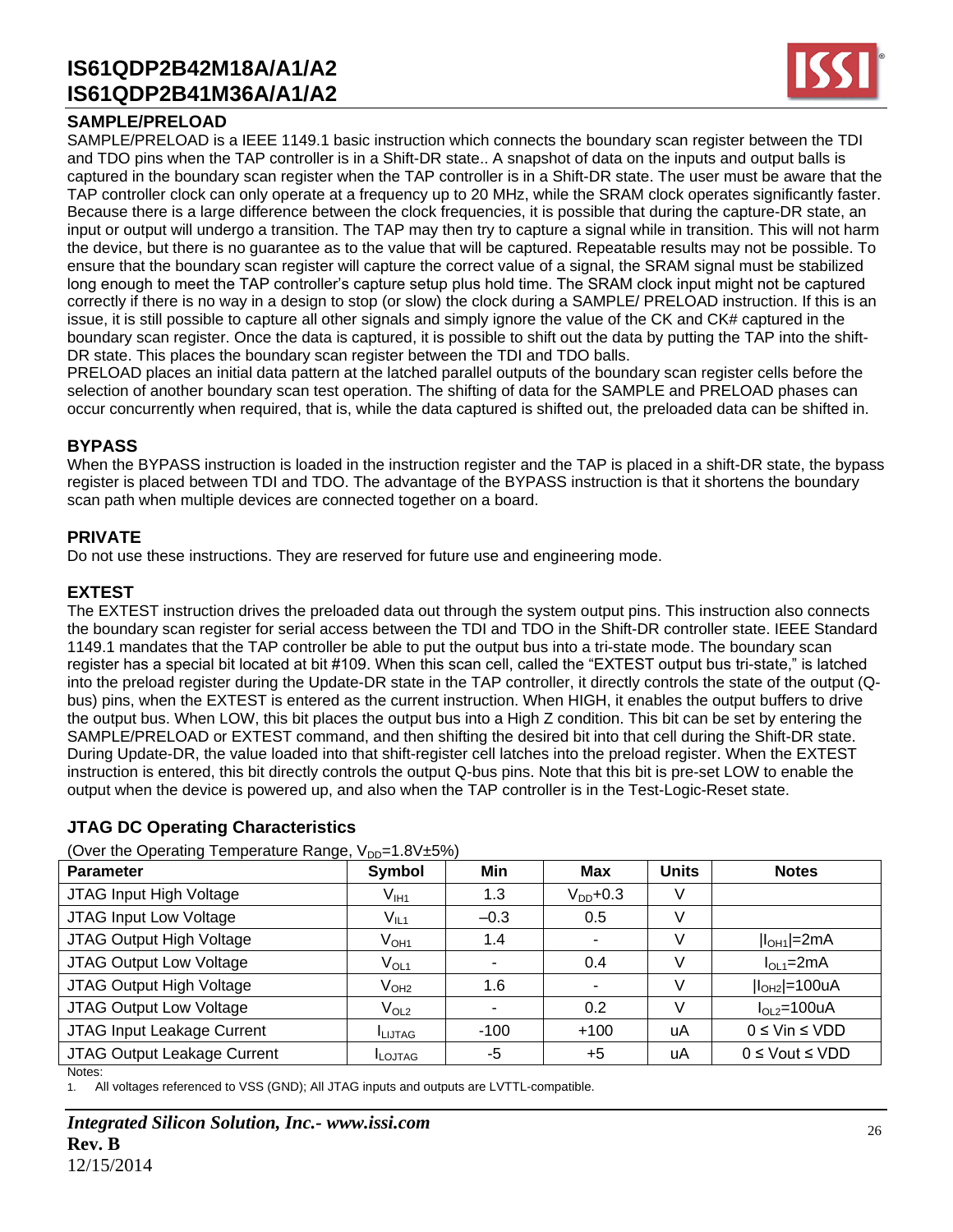

### **JTAG AC Test Conditions**

(Over the Operating Temperature Range,  $V_{DD}$ =1.8V $±5\%$ ,  $V_{DDQ}$ =1.5V/1.8V)

| <b>Parameter</b>                        | <b>Symbol</b> | <b>Conditions</b> | <b>Units</b> |
|-----------------------------------------|---------------|-------------------|--------------|
| Input Pulse High Level                  | $V_{III1}$    | 1.3               |              |
| Input Pulse Low Level                   | $V_{IL1}$     | 0.5               |              |
| Input Rise Time                         | IR1           | 1.0               | ns           |
| Input Fall Time                         | l F1          | 1.0               | ns           |
| Input and Output Timing Reference Level |               | 0.9               |              |

### **JTAG AC Characteristics**

(Over the Operating Temperature Range,  $V_{DD}=1.8V\pm5\%$ ,  $V_{DDQ}=1.5V/1.8V$ )

| <b>Parameter</b>         | Symbol            | Min | <b>Max</b> | <b>Units</b> |
|--------------------------|-------------------|-----|------------|--------------|
| TCK cycle time           | $t_{THTH}$        | 50  |            | ns           |
| TCK high pulse width     | $t_{THTL}$        | 20  |            | ns           |
| TCK low pulse width      | $t_{\text{TLTH}}$ | 20  |            | ns           |
| <b>TMS Setup</b>         | $t_{MVTH}$        | 5   |            | ns           |
| <b>TMS Hold</b>          | $t_{\text{THMX}}$ | 5   |            | ns           |
| <b>TDI Setup</b>         | $t_{\text{DVTH}}$ | 5   |            | ns           |
| <b>TDI Hold</b>          | $t_{THDX}$        | 5   |            | ns           |
| Capture Setup            | $t_{\text{CVTH}}$ | 5   |            | ns           |
| Capture Hold             | $t_{\text{THCX}}$ | 5   |            | ns           |
| TCK Low to Valid Data*   | $t_{TLOV}$        |     | 10         | ns           |
| TCK Low to Invalid Data* | $t_{\text{TLQX}}$ | 0   |            | ns           |

Note: See *AC Test Loading(c)*

### **JTAG Timing Diagram**

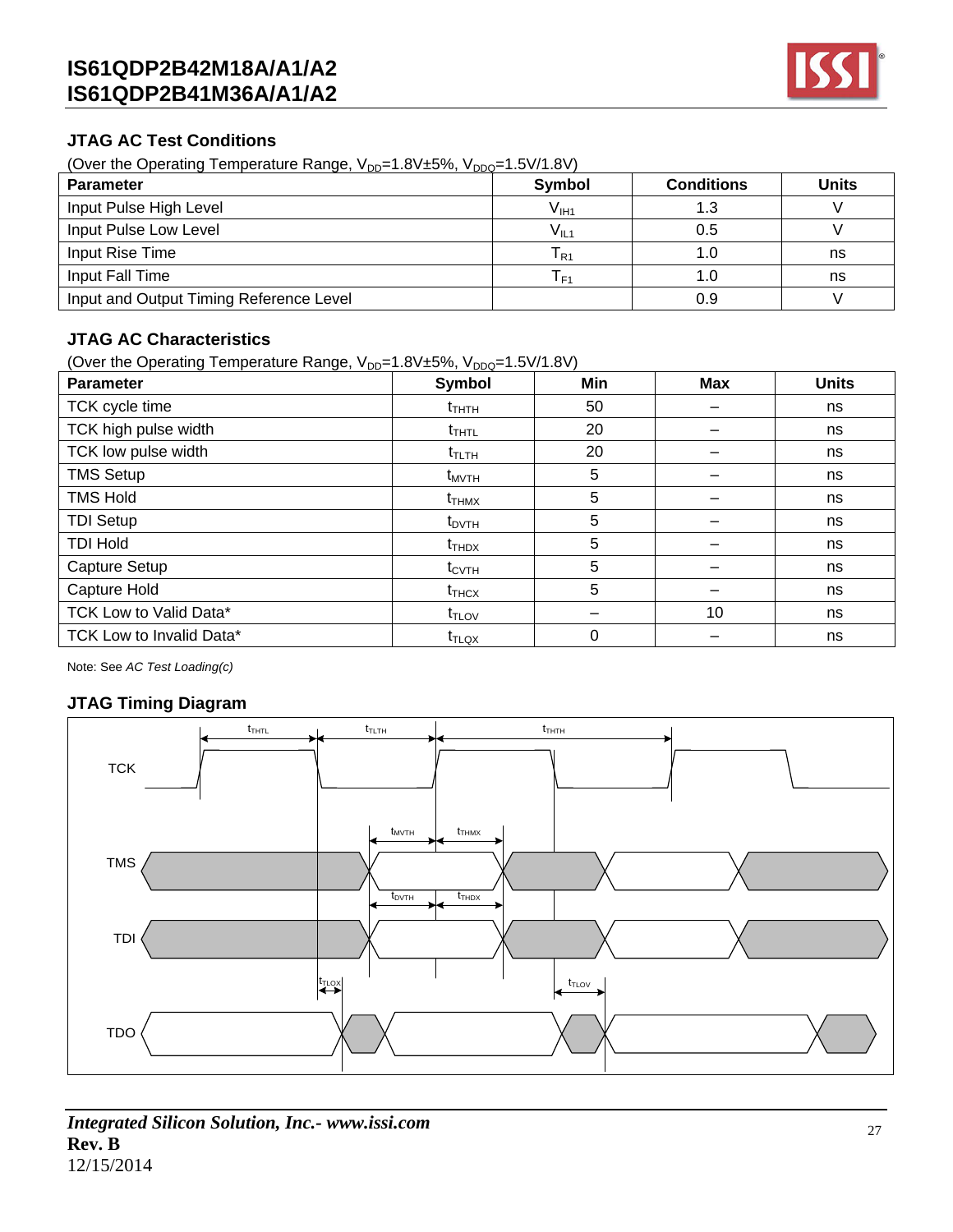

### **Instruction Set**

| Code | <b>Instruction</b> | <b>TDO Output</b>              |
|------|--------------------|--------------------------------|
| 000  | <b>EXTEST</b>      | <b>Boundary Scan Register</b>  |
| 001  | <b>IDCODE</b>      | 32-bit Identification Register |
| 010  | SAMPLE-Z           | <b>Boundary Scan Register</b>  |
| 011  | <b>PRIVATE</b>     | Do Not Use                     |
| 100  | SAMPLE(/PRELOAD)   | <b>Boundary Scan Register</b>  |
| 101  | <b>PRIVATE</b>     | Do Not Use                     |
| 110  | <b>PRIVATE</b>     | Do Not Use                     |
| 111  | <b>BYPASS</b>      | <b>Bypass Register</b>         |

### **ID Register Definition**

| <b>Revision Number (31:29)</b> | <b>Part Configuration (28:12)</b> | Vendor ID Code (11:1) | Start Bit (0) |
|--------------------------------|-----------------------------------|-----------------------|---------------|
| 000                            | 0TDEF0WX01PQLBTS0                 | 00011010101           |               |

#### **Part Configuration Definition:**

- 1. DEF = 001 for 18Mb, 010 for 36Mb, 011 for 72Mb
- 2. WX = 11 for x36, 10 for x18
- 3.  $P = 1$  for II+(QUAD-P/DDR-IIP), 0 for II(QUAD/DDR-II)
- 4. Q = 1 for QUAD, 0 for DDR-II
- 5.  $L = 1$  for RL=2.5, 0 for RL $\neq$ 2.5
- 6.  $B = 1$  for burst of 4, 0 for burst of 2
- 7. S = 1 for Separate I/O, 0 for Common I/O
- 8. T = 1 for ODT option, 0 for No ODT option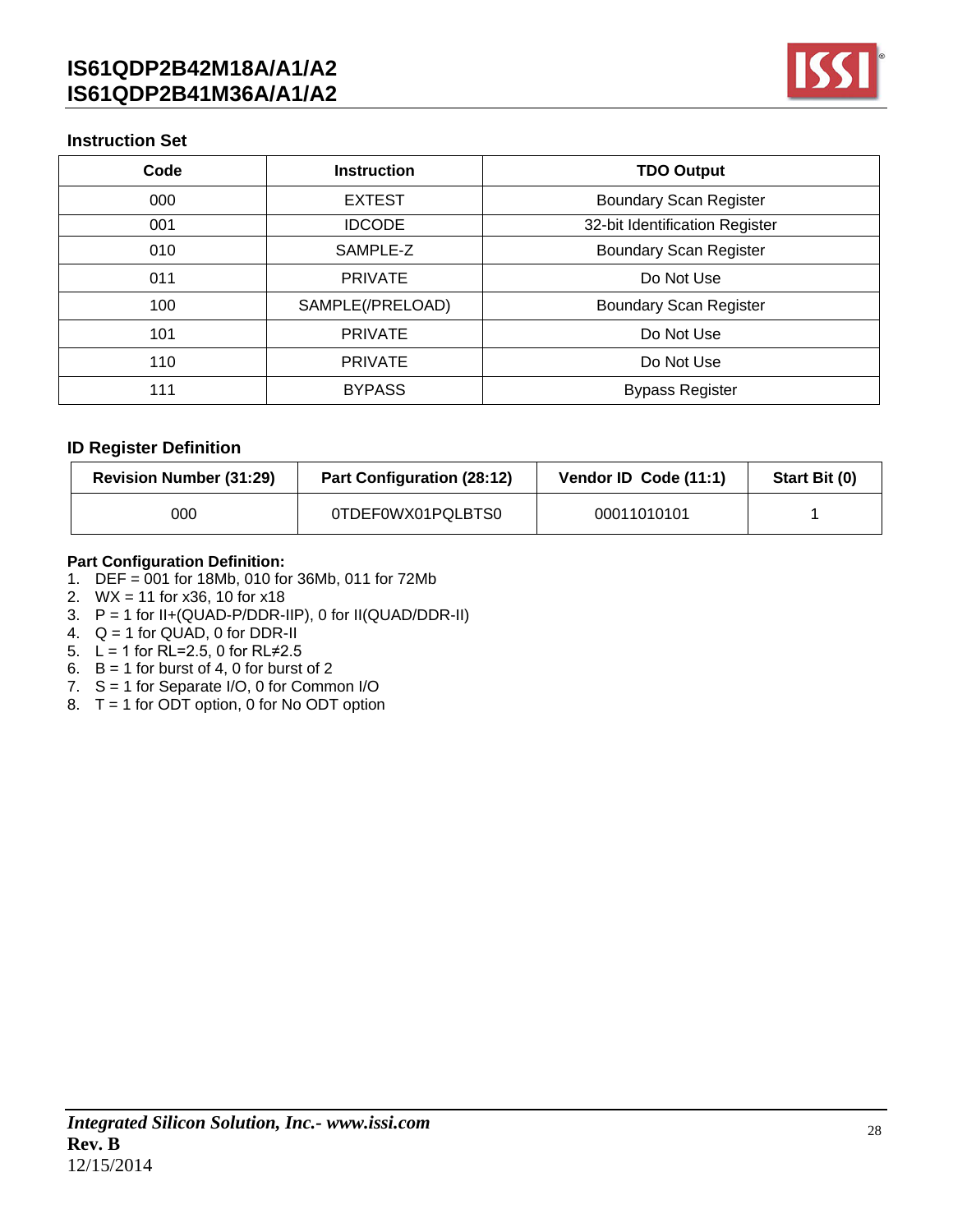

### **Boundary Scan Exit Order**

| <b>ORDER</b>    | Pin ID            |  |  |
|-----------------|-------------------|--|--|
| 1               | 6R                |  |  |
| $\overline{a}$  | 6P                |  |  |
| $\overline{3}$  | 6N                |  |  |
| $\overline{4}$  | 7P                |  |  |
| $\overline{5}$  | 7N                |  |  |
| 6               | 7R                |  |  |
| $\overline{7}$  | 8R                |  |  |
| 8               | 8P                |  |  |
| 9               | 9R                |  |  |
| 10              | <b>11P</b>        |  |  |
| 11              | 10P               |  |  |
| 12              | <b>10N</b>        |  |  |
| 13              | 9P                |  |  |
| 14              | 10M               |  |  |
| 15              | <b>11N</b>        |  |  |
| 16              | 9M                |  |  |
| 17              | 9N                |  |  |
| 18              | 11L               |  |  |
| 19              | 11M               |  |  |
| 20              | 9L                |  |  |
| 21              | 10L               |  |  |
| $\overline{22}$ | $\overline{1}$ 1K |  |  |
| $\overline{23}$ | 10K               |  |  |
| 24              | 9J                |  |  |
| $\frac{25}{5}$  | 9K                |  |  |
| $\frac{26}{5}$  | 10J               |  |  |
| 27              | 11J               |  |  |
| 28              | 11H               |  |  |
| 29              | 10G               |  |  |
| 30              | 9G                |  |  |
| 31              | 11F               |  |  |
| 32              | 11G               |  |  |
| 33              | $9F$              |  |  |
| 34              | 10F               |  |  |
| 35              | 11E               |  |  |
| 36              | 10E               |  |  |

| <b>ORDER</b>            | Pin ID     | <b>ORDER</b> | Pin ID     | <b>ORDER</b> | Pin ID         |
|-------------------------|------------|--------------|------------|--------------|----------------|
| 1                       | 6R         | 37           | 10D        | 73           | 2C             |
| $\overline{c}$          | 6P         | 38           | 9E         | 74           | 3E             |
| 3                       | 6N         | 39           | 10C        | 75           | 2D             |
| $\overline{\mathbf{4}}$ | 7P         | 40           | 11D        | 76           | 2E             |
| 5                       | 7N         | 41           | 9C         | 77           | 1E             |
| 6                       | 7R         | 42           | 9D         | 78           | 2F             |
| $\overline{7}$          | 8R         | 43           | 11B        | 79           | 3F             |
| 8                       | 8P         | 44           | <b>11C</b> | 80           | 1G             |
| 9                       | 9R         | 45           | 9B         | 81           | 1F             |
| 10                      | 11P        | 46           | 10B        | 82           | 3G             |
| 11                      | 10P        | 47           | <b>11A</b> | 83           | 2G             |
| 12                      | <b>10N</b> | 48           | 10A        | 84           | 1H             |
| 13                      | 9P         | 49           | <b>9A</b>  | 85           | 1J             |
| 14                      | 10M        | 50           | 8B         | 86           | 2J             |
| 15                      | <b>11N</b> | 51           | 7C         | 87           | 3K             |
| 16                      | 9M         | 52           | 6C         | 88           | 3J             |
| 17                      | 9N         | 53           | 8A         | 89           | 2K             |
| 18                      | 11L        | 54           | 7A         | 90           | 1K             |
| 19                      | 11M        | 55           | 7B         | 91           | 2L             |
| 20                      | 9L         | 56           | 6B         | 92           | 3L             |
| 21                      | 10L        | 57           | 6A         | 93           | 1M             |
| 22                      | 11K        | 58           | 5B         | 94           | 1L             |
| 23                      | 10K        | 59           | 5A         | 95           | 3N             |
| 24                      | 9J         | 60           | 4A         | 96           | 3M             |
| 25                      | 9K         | 61           | 5C         | 97           | 1 <sub>N</sub> |
| 26                      | 10J        | 62           | 4B         | 98           | 2M             |
| 27                      | 11J        | 63           | 3A         | 99           | 3P             |
| 28                      | 11H        | 64           | 2A         | 100          | 2N             |
| 29                      | 10G        | 65           | 1A         | 101          | 2P             |
| 30                      | 9G         | 66           | 2B         | 102          | 1P             |
| 31                      | 11F        | 67           | 3B         | 103          | 3R             |
| 32                      | 11G        | 68           | 1C         | 104          | 4R             |
| 33                      | 9F         | 69           | 1B         | 105          | 4P             |
| 34                      | 10F        | 70           | 3D         | 106          | 5P             |
| 35                      | 11E        | 71           | 3C         | 107          | 5N             |
| 36                      | 10E        | 72           | 1D         | 108          | 5R             |

| <b>ORDER</b> | Pin ID         |  |  |
|--------------|----------------|--|--|
| 73           | 2C             |  |  |
| 74           | 3E             |  |  |
| 75           | 2D             |  |  |
| 76           | 2E             |  |  |
| 77           | 1E             |  |  |
| 78           | 2F             |  |  |
| 79           | 3F             |  |  |
| 80           | 1G             |  |  |
| 81           | 1F             |  |  |
| 82           | 3G             |  |  |
| 83           | 2G             |  |  |
| 84           | 1H             |  |  |
| 85           | 1J             |  |  |
| 86           | 2J             |  |  |
| 87           | 3K             |  |  |
| 88           | 3J             |  |  |
| 89           | 2K             |  |  |
| 90           | 1K             |  |  |
| 91           | 2L             |  |  |
| 92           | 3L             |  |  |
| 93           | 1M             |  |  |
| 94           | 1L             |  |  |
| 95           | 3N             |  |  |
| 96           | 3M             |  |  |
| 97           | 1 <sub>N</sub> |  |  |
| 98           | 2M             |  |  |
| 99           | 3P             |  |  |
| 100          | 2N             |  |  |
| 101          | 2P             |  |  |
| 102          | 1P             |  |  |
| 103          | 3R             |  |  |
| 104          | 4R             |  |  |
| 105          | 4P             |  |  |
| 106          | 5P             |  |  |
| 107          | 5N             |  |  |
| 108          | 5R             |  |  |
| 109          | Internal       |  |  |

Notes:

1. NC pins as defined on the **FBGA Ball Assignments** are read as "don't cares".

2. State of internal pin (#109) is loaded via JTAG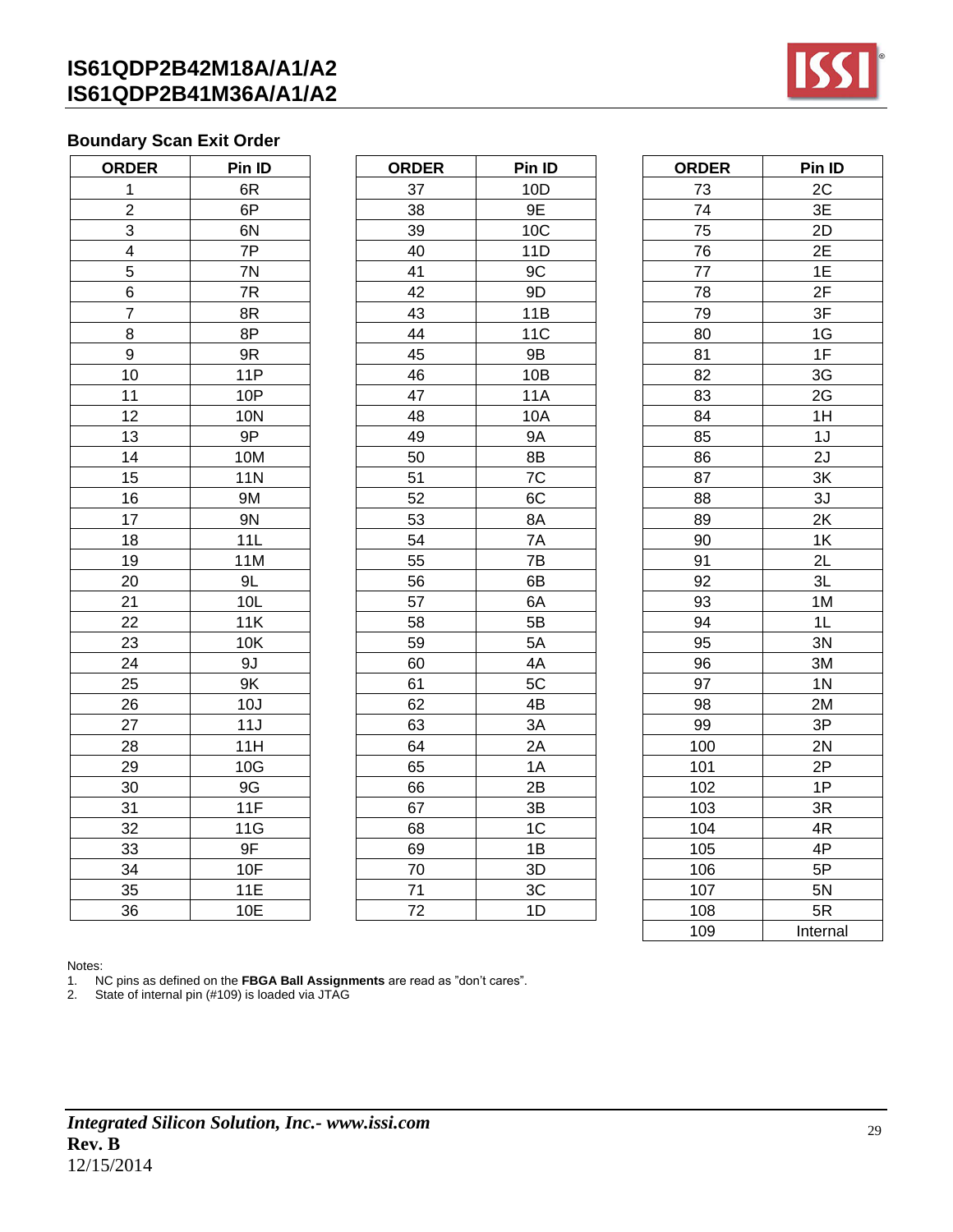

# **Ordering Information**

### **Commercial Range: 0°C to +70°C**

| <b>Speed</b> | <b>Order Part No.</b>        | Organization | Package                        |
|--------------|------------------------------|--------------|--------------------------------|
| 450 MHz      | IS61QDP2B41M36A/A1/A2-450M3  | 1Mx36        | 165 FBGA (15x17 mm)            |
|              | IS61QDP2B41M36A/A1/A2-450M3L | 1Mx36        | 165 FBGA (15x17 mm), lead free |
|              | IS61QDP2B42M18A/A1/A2-450M3  | 2Mx18        | 165 FBGA (15x17 mm)            |
|              | IS61QDP2B42M18A/A1/A2-450M3L | 2Mx18        | 165 FBGA (15x17 mm), lead free |
| 400 MHz      | IS61QDP2B41M36A/A1/A2-400M3  | 1Mx36        | 165 FBGA (15x17 mm)            |
|              | IS61QDP2B41M36A/A1/A2-400M3L | 1Mx36        | 165 FBGA (15x17 mm), lead free |
|              | IS61QDP2B42M18A/A1/A2-400M3  | 2Mx18        | 165 FBGA (15x17 mm)            |
|              | IS61QDP2B42M18A/A1/A2-400M3L | 2Mx18        | 165 FBGA (15x17 mm), lead free |
| 333 MHz      | IS61QDP2B41M36A/A1/A2-333M3  | 1Mx36        | 165 FBGA (15x17 mm)            |
|              | IS61QDP2B41M36A/A1/A2-333M3L | 1Mx36        | 165 FBGA (15x17 mm), lead free |
|              | IS61QDP2B42M18A/A1/A2-333M3  | 2Mx18        | 165 FBGA (15x17 mm)            |
|              | IS61QDP2B42M18A/A1/A2-333M3L | 2Mx18        | 165 FBGA (15x17 mm), lead free |
| 300 MHz      | IS61QDP2B41M36A/A1/A2-300M3  | 1Mx36        | 165 FBGA (15x17 mm)            |
|              | IS61QDP2B41M36A/A1/A2-300M3L | 1Mx36        | 165 FBGA (15x17 mm), lead free |
|              | IS61QDP2B42M18A/A1/A2-300M3  | 2Mx18        | 165 FBGA (15x17 mm)            |
|              | IS61QDP2B42M18A/A1/A2-300M3L | 2Mx18        | 165 FBGA (15x17 mm), lead free |

### **Commercial Range: 0°C to +70°C**

| <b>Speed</b> | Order Part No.               | Organization | Package                        |
|--------------|------------------------------|--------------|--------------------------------|
| 450 MHz      | IS61QDP2B41M36A/A1/A2-450B4  | 1Mx36        | 165 FBGA (13x15 mm)            |
|              | IS61QDP2B41M36A/A1/A2-450B4L | 1Mx36        | 165 FBGA (13x15 mm), lead free |
|              | IS61QDP2B42M18A/A1/A2-450B4  | 2Mx18        | 165 FBGA (13x15 mm)            |
|              | IS61QDP2B42M18A/A1/A2-450B4L | 2Mx18        | 165 FBGA (13x15 mm), lead free |
| 400 MHz      | IS61QDP2B41M36A/A1/A2-400B4  | 1Mx36        | 165 FBGA (13x15 mm)            |
|              | IS61QDP2B41M36A/A1/A2-400B4L | 1Mx36        | 165 FBGA (13x15 mm), lead free |
|              | IS61QDP2B42M18A/A1/A2-400B4  | 2Mx18        | 165 FBGA (13x15 mm)            |
|              | IS61QDP2B42M18A/A1/A2-400B4L | 2Mx18        | 165 FBGA (13x15 mm), lead free |
| 333 MHz      | IS61QDP2B41M36A/A1/A2-333B4  | 1Mx36        | 165 FBGA (13x15 mm)            |
|              | IS61QDP2B41M36A/A1/A2-333B4L | 1Mx36        | 165 FBGA (13x15 mm), lead free |
|              | IS61QDP2B42M18A/A1/A2-333B4  | 2Mx18        | 165 FBGA (13x15 mm)            |
|              | IS61QDP2B42M18A/A1/A2-333B4L | 2Mx18        | 165 FBGA (13x15 mm), lead free |
| 300 MHz      | IS61QDP2B41M36A/A1/A2-300B4  | 1Mx36        | 165 FBGA (13x15 mm)            |
|              | IS61QDP2B41M36A/A1/A2-300B4L | 1Mx36        | 165 FBGA (13x15 mm), lead free |
|              | IS61QDP2B42M18A/A1/A2-300B4  | 2Mx18        | 165 FBGA (13x15 mm)            |
|              | IS61QDP2B42M18A/A1/A2-300B4L | 2Mx18        | 165 FBGA (13x15 mm), lead free |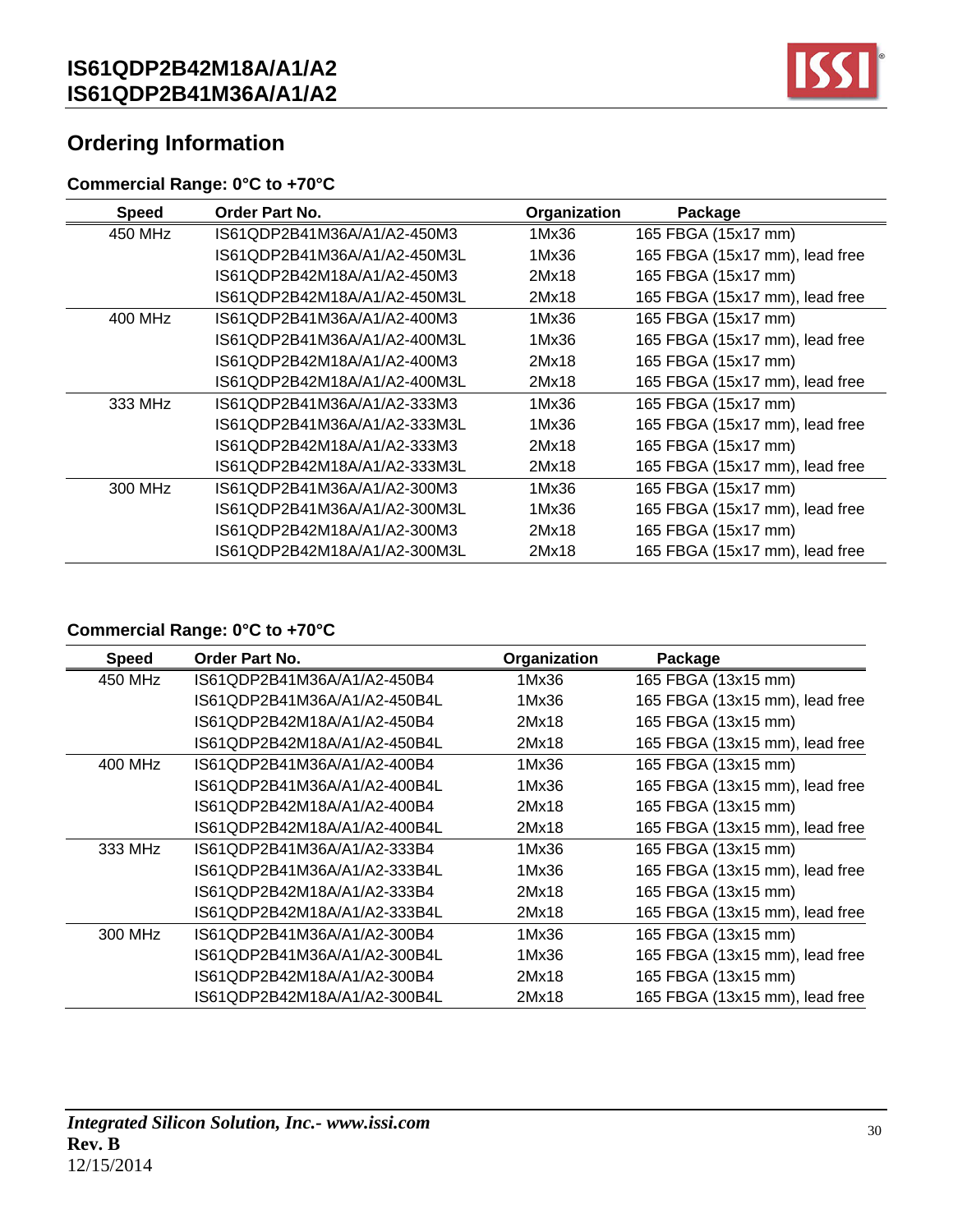

### **Industrial Range: -40°C to +85°C**

| <b>Speed</b> | <b>Order Part No.</b>         | Organization | Package                        |
|--------------|-------------------------------|--------------|--------------------------------|
| 450 MHz      | IS61QDP2B41M36A/A1/A2-450M3L  | 1Mx36        | 165 FBGA (15x17 mm)            |
|              | IS61QDP2B41M36A/A1/A2-450M3LI | 1Mx36        | 165 FBGA (15x17 mm), lead free |
|              | IS61QDP2B42M18A/A1/A2-450M3L  | 2Mx18        | 165 FBGA (15x17 mm)            |
|              | IS61QDP2B42M18A/A1/A2-450M3LI | 2Mx18        | 165 FBGA (15x17 mm), lead free |
| 400 MHz      | IS61QDP2B41M36A/A1/A2-400M3I  | 1Mx36        | 165 FBGA (15x17 mm)            |
|              | IS61QDP2B41M36A/A1/A2-400M3LI | 1Mx36        | 165 FBGA (15x17 mm), lead free |
|              | IS61QDP2B42M18A/A1/A2-400M3I  | 2Mx18        | 165 FBGA (15x17 mm)            |
|              | IS61QDP2B42M18A/A1/A2-400M3LI | 2Mx18        | 165 FBGA (15x17 mm), lead free |
| 333 MHz      | IS61QDP2B41M36A/A1/A2-333M3I  | 1Mx36        | 165 FBGA (15x17 mm)            |
|              | IS61QDP2B41M36A/A1/A2-333M3LI | 1Mx36        | 165 FBGA (15x17 mm), lead free |
|              | IS61QDP2B42M18A/A1/A2-333M3I  | 2Mx18        | 165 FBGA (15x17 mm)            |
|              | IS61QDP2B42M18A/A1/A2-333M3LI | 2Mx18        | 165 FBGA (15x17 mm), lead free |
| 300 MHz      | IS61QDP2B41M36A/A1/A2-300M3L  | 1Mx36        | 165 FBGA (15x17 mm)            |
|              | IS61QDP2B41M36A/A1/A2-300M3LI | 1Mx36        | 165 FBGA (15x17 mm), lead free |
|              | IS61QDP2B42M18A/A1/A2-300M3I  | 2Mx18        | 165 FBGA (15x17 mm)            |
|              | IS61QDP2B42M18A/A1/A2-300M3LI | 2Mx18        | 165 FBGA (15x17 mm), lead free |

### **Industrial Range: -40°C to +85°C**

| Speed   | <b>Order Part No.</b>         | Organization | Package                        |
|---------|-------------------------------|--------------|--------------------------------|
| 450 MHz | IS61QDP2B41M36A/A1/A2-450B4I  | 1Mx36        | 165 FBGA (13x15 mm)            |
|         | IS61QDP2B41M36A/A1/A2-450B4LI | 1Mx36        | 165 FBGA (13x15 mm), lead free |
|         | IS61QDP2B42M18A/A1/A2-450B4I  | 2Mx18        | 165 FBGA (13x15 mm)            |
|         | IS61QDP2B42M18A/A1/A2-450B4LI | 2Mx18        | 165 FBGA (13x15 mm), lead free |
| 400 MHz | IS61QDP2B41M36A/A1/A2-400B4I  | 1Mx36        | 165 FBGA (13x15 mm)            |
|         | IS61QDP2B41M36A/A1/A2-400B4LI | 1Mx36        | 165 FBGA (13x15 mm), lead free |
|         | IS61QDP2B42M18A/A1/A2-400B4I  | 2Mx18        | 165 FBGA (13x15 mm)            |
|         | IS61QDP2B42M18A/A1/A2-400B4LI | 2Mx18        | 165 FBGA (13x15 mm), lead free |
| 333 MHz | IS61QDP2B41M36A/A1/A2-333B4I  | 1Mx36        | 165 FBGA (13x15 mm)            |
|         | IS61QDP2B41M36A/A1/A2-333B4LI | 1Mx36        | 165 FBGA (13x15 mm), lead free |
|         | IS61QDP2B42M18A/A1/A2-333B4I  | 2Mx18        | 165 FBGA (13x15 mm)            |
|         | IS61QDP2B42M18A/A1/A2-333B4LI | 2Mx18        | 165 FBGA (13x15 mm), lead free |
| 300 MHz | IS61QDP2B41M36A/A1/A2-300B4I  | 1Mx36        | 165 FBGA (13x15 mm)            |
|         | IS61QDP2B41M36A/A1/A2-300B4LI | 1Mx36        | 165 FBGA (13x15 mm), lead free |
|         | IS61QDP2B42M18A/A1/A2-300B4I  | 2Mx18        | 165 FBGA (13x15 mm)            |
|         | IS61QDP2B42M18A/A1/A2-300B4LI | 2Mx18        | 165 FBGA (13x15 mm), lead free |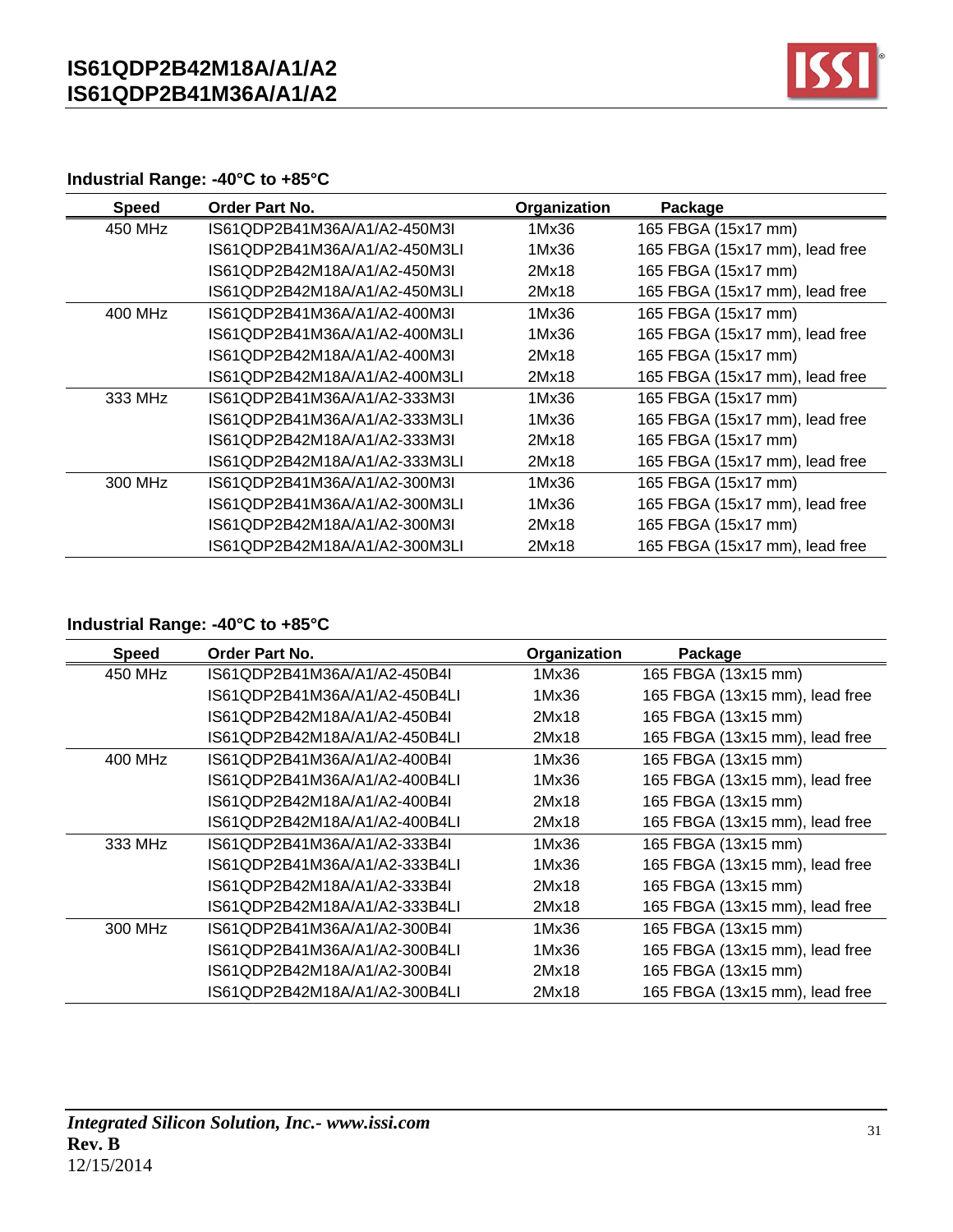### **Package drawing – 15x17x1.4 BGA**